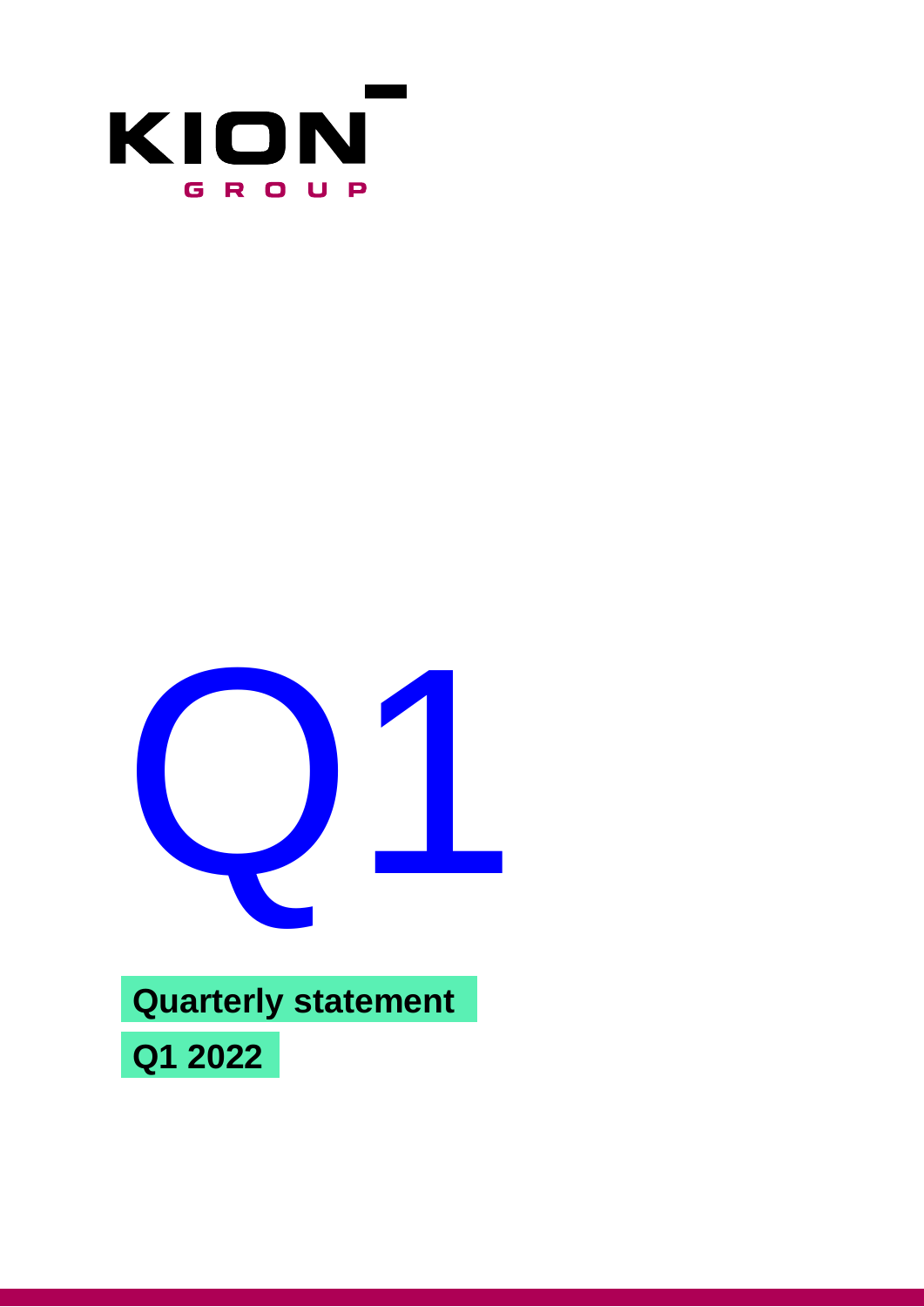# Key figures

#### **KION Group overview**

|                                           | Q <sub>1</sub> | Q <sub>1</sub> |           |
|-------------------------------------------|----------------|----------------|-----------|
| in $\epsilon$ million                     | 2022           | 2021           | Change    |
| Order intake                              | 2,900.1        | 2,626.3        | 10.4%     |
| Revenue                                   | 2,734.5        | 2,375.1        | 15.1%     |
| Order book $1$                            | 6,854.6        | 6,658.5        | 2.9%      |
| <b>Financial performance</b>              |                |                |           |
| <b>EBITDA</b>                             | 373.1          | 421.3          | $-11.4%$  |
| Adjusted EBITDA <sup>2</sup>              | 391.0          | 421.9          | $-7.3%$   |
| Adjusted EBITDA margin <sup>2</sup>       | 14.3%          | 17.8%          |           |
| <b>EBIT</b>                               | 117.8          | 193.5          | $-39.1%$  |
| Adjusted EBIT <sup>2</sup>                | 170.3          | 215.0          | $-20.8%$  |
| Adjusted EBIT margin <sup>2</sup>         | 6.2%           | 9.1%           |           |
| Net income                                | 80.2           | 137.0          | $-41.5%$  |
| Basic earnings per share (in $\epsilon$ ) | 0.61           | 1.04           | $-41.9%$  |
| Financial position <sup>1</sup>           |                |                |           |
| <b>Total assets</b>                       | 16,348.7       | 15,850.9       | 3.1%      |
| Equity                                    | 5,473.5        | 5,168.9        | 5.9%      |
| Net Working Capital <sup>3</sup>          | 1,631.0        | 1,192.0        | 36.8%     |
| Net financial debt <sup>4</sup>           | 1,037.5        | 567.6          | 82.8%     |
| <b>Cash flow</b>                          |                |                |           |
| Free cash flow <sup>5</sup>               | $-432.6$       | 262.1          | $< -100%$ |
| Capital expenditure <sup>6</sup>          | 81.4           | 58.0           | 40.4%     |
| Employees <sup>7</sup>                    | 40,519         | 39,602         | 2.3%      |

1 Figure as at Mar. 31, 2022 compared with Dec. 31, 2021

2 Adjusted for PPA items and non-recurring items

3 Net working capital comprises inventories, trade receivables and contract assets less trade payables and contract liabilities

4 Key Figure comprises financial liabilities less cash and cash equivalents

5 Free cash flow is defined as cash flow from operating activities plus cash flow from investing activities

6 Capital expenditure including capitalized development costs, excluding right-of-use assets

7 Number of employees (full-time equivalents) as at Mar. 31, 2022 compared with Dec. 31, 2021

All amounts in this quarterly statement are disclosed in millions of euros (€ million) unless stated otherwise. Due to rounding effects, addition of the individual amounts shown may result in minor rounding differences to the totals. The percentages shown are calculated on the basis of the respective amounts, rounded to the nearest thousand euros.

This quarterly statement is available in German and English at www.kiongroup.com. The content of the German version is authoritative.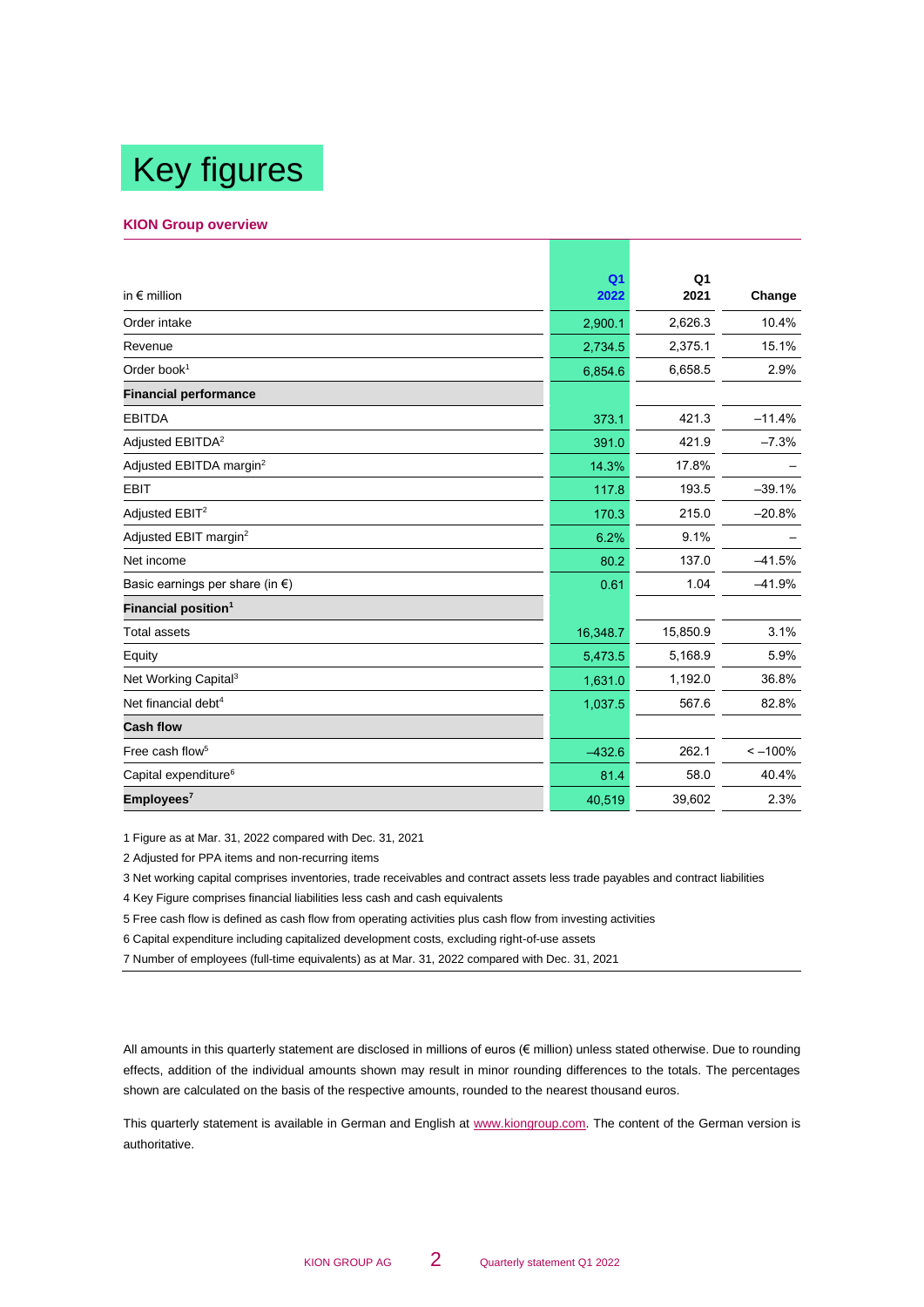# Highlights Q1 2022

Significantly higher procurement costs and supply chain disruptions depress the KION Group's earnings in the first quarter of 2022

- Order intake increases by 10.4 percent to €2.900 billion
- At €6.855 billion, the order book grows by 2.9 percent compared with the end of 2021
- Revenue increases by 15.1 percent to  $\epsilon$ 2.734 billion thanks to plentiful orders on the books from the previous year
- Adjusted EBIT amounts to  $\epsilon$ 170.3 million (Q1 2021:  $\epsilon$ 215.0 million)
- Adjusted EBIT margin falls to 6.2 percent (Q1 2021: 9.1 percent)
- Net income for the period is down year on year at  $€80.2$  million (Q1 2021:  $€137.0$  million)
- Free cash flow deteriorates significantly year on year to minus €432.6 million (Q1 2021: €262.1 million)
- An outlook for 2022 is currently not possible due to the political and economic uncertainties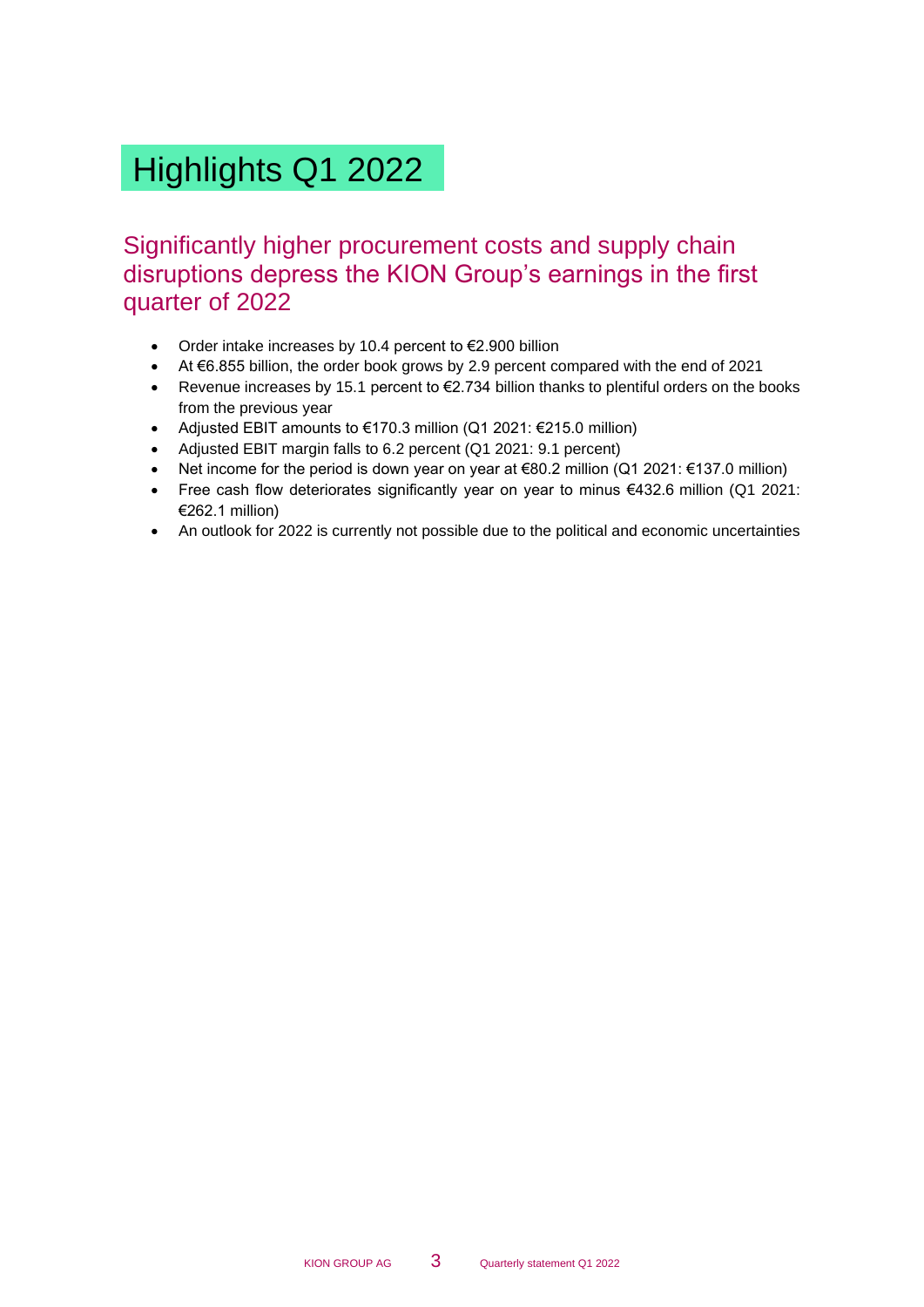# <span id="page-3-0"></span>Business performance and

## economic situation

### Management and control

In February 2022, Anke Groth, the Chief Financial Officer (CFO) and Labor Relations Director of KION GROUP AG, whose contract would have been coming up for renewal, reached agreement by amicable and mutual consent with the Supervisory Board that her employment at KION GROUP AG would end with effect from March 31, 2022, before the end of her contract, so that she could take on new challenges outside the Group. Until a new CFO has been appointed, the Chief Executive Officer Dr. Richard Robinson Smith – who has been in post since January 1, 2022 – has taken over Ms. Groth's responsibilities on an interim basis.

### Summary of business performance

### Economic conditions

According to the International Monetary Fund (IMF), the war in Ukraine will take a heavy toll on the global economy. The IMF also believes that the existing supply chain disruptions and continuing commodity and energy price rises will result in a significantly higher inflation rate. Based on its latest assessment dated April 19, 2022, the IMF anticipates global growth of just 3.6 percent along with an inflation rate of 5.7 percent for developed economies and 8.7 percent for emerging markets and developing countries. The IMF has thus once again updated its global growth target for 2022, which had stood at 4.4 percent in January 2022.

The internationally applicable sanctions on Russia and Belarus led to further price rises in the commodity markets. As well as marked price increases for energy commodities such as gas, oil and coal, the prices of palladium, nickel and other metals also spiked temporarily. Russia is one of the main exporters of nickel, most of which is used to produce steel and batteries. The higher inflation rates are prompting central banks to start moving away from their previously very expansionary monetary policy.

According to the IMF, the global economy still faces risks due to restrictions relating to the coronavirus pandemic, especially if lockdown measures continue to hamper production in China.

The KION Group believes that the war in Ukraine initially had only a moderately adverse impact on the material handling market in the first quarter of 2022. Demand for industrial trucks in the KION Group's sales markets was again higher than in the prior-year period. According to the KION Group, the market in the EMEA and Americas regions expanded significantly in the period under review, while in the APAC region the number of new trucks ordered was slightly above the prior-year period due to the sustained uptrend in China. At the same time, however, there continued to be considerable restrictions on deliveries as a result of the coronavirus pandemic. In addition, the sectoral environment is adversely affected by the absence of intermediate products and the closure of key transportation routes due to the war in Ukraine. The delays in the supply chain led to restrictions on the supply of urgently needed bought-in parts to production facilities across the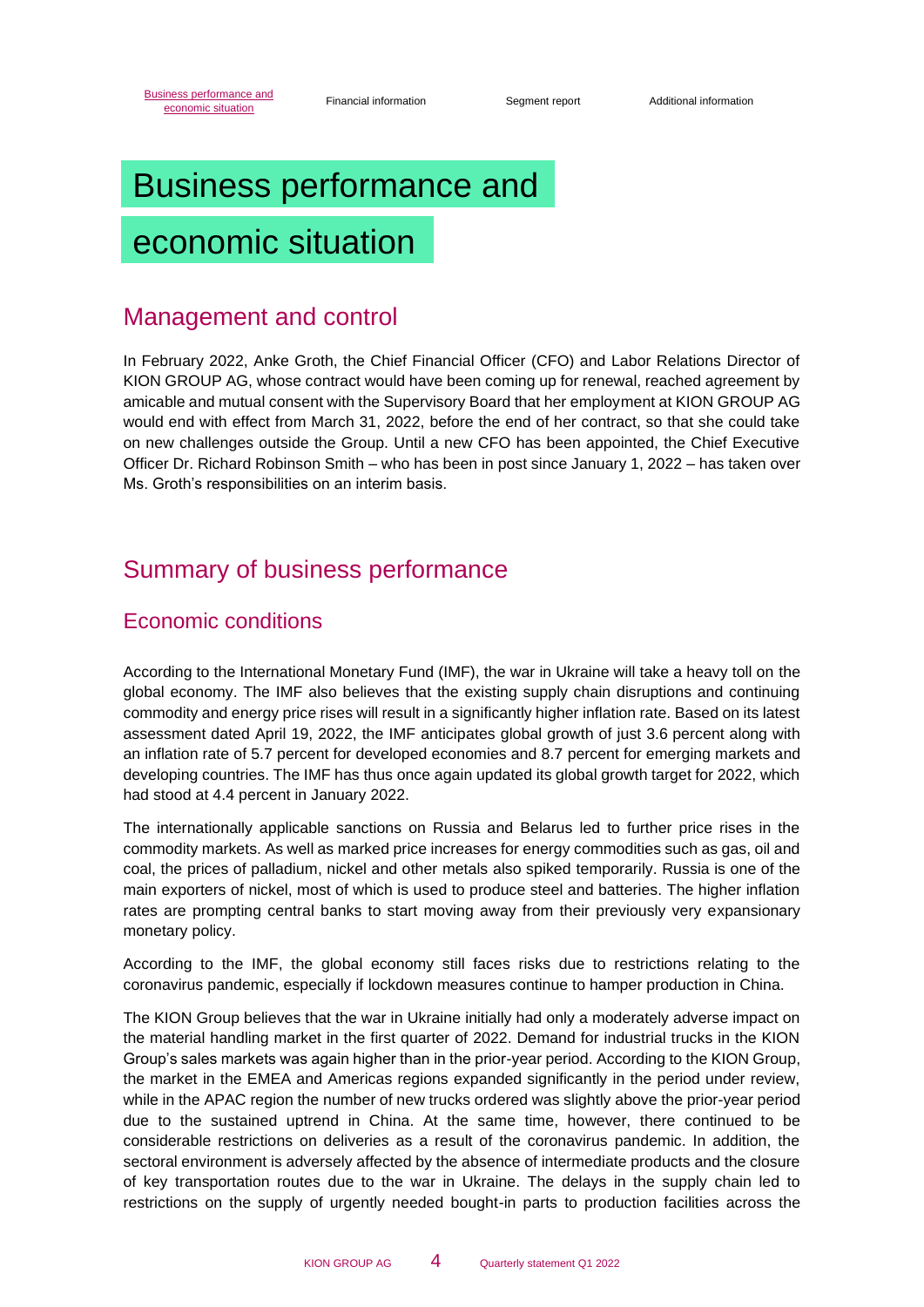industry. This resulted in a protracted period of significantly longer delivery times, including for the KION Group's brand companies.

Because the relevant trade association has changed the publishing dates for market data on order intake for industrial trucks, no robust data on order numbers in the overall market is available for the reporting period.

Supply chain delays also weighed heavily on the project business for supply chain solutions. The KION Group believes that the global market for supply chain solutions continued to expand significantly in the first quarter. Once again, this market growth was driven by the EMEA and Americas regions. It is not yet possible to fully gauge how the war in Ukraine and the internationally applicable sanctions on Russia and Belarus are affecting economic growth in the KION Group's customer sectors.

According to the KION Group, the medium- to long-term growth trend remains intact and this is backed up by market studies.

Having temporarily depreciated sharply, the ruble and other eastern European currencies stabilized at the end of the first quarter of 2022. The KION Group experienced only moderate currency effects in this region because its volume of business there is low.

#### Business performance in the Group

Business in the KION Group continued to be influenced by further sharp rises in the cost of materials and logistics costs and by persistent bottlenecks in procurement markets; the already difficult situation worsened with the outbreak of the war in Ukraine. Moreover, coronavirus lockdowns were reimposed that particularly affected Asia.

Due to the war in Ukraine, the Group stopped all deliveries of ITS and SCS products to Russia and Belarus, including the supply of spare parts and the provision of related services. Local business operations in Russia – restricted to ongoing service business – are being maintained by the sales companies and their KION employees in the country. The ITS segment has recognized impairment losses in a substantial volume, especially in respect of assets of the Russian subsidiaries, which had a combined carrying amount of approximately €50 million as at the reporting date. Non-recurring items relating to business in Russia reduced net income for the period by almost €30 million in total. In 2021, the KION Group generated less than 1 percent of its consolidated revenue in Russia, Belarus, and Ukraine combined.

The KION Group's capital expenditure program was able to continue as planned, despite the difficult situation in the procurement markets. In Jinan, in China's Shandong province, the new factory for Linde and Baoli counterbalance trucks went into regular operation in February 2022. It is designed for a capacity of up to 40,000 industrial trucks and supports the strengthening of the Group's market position in the fast-growing value segment. Construction of a new plant for supply chain solutions in Jinan has also begun. The new plant will be used to manufacture items such as racks for the Dematic Multishuttle system, components for automated guided vehicle systems, and conveyor belts and systems. The factory is scheduled to go into operation in the first quarter of 2023.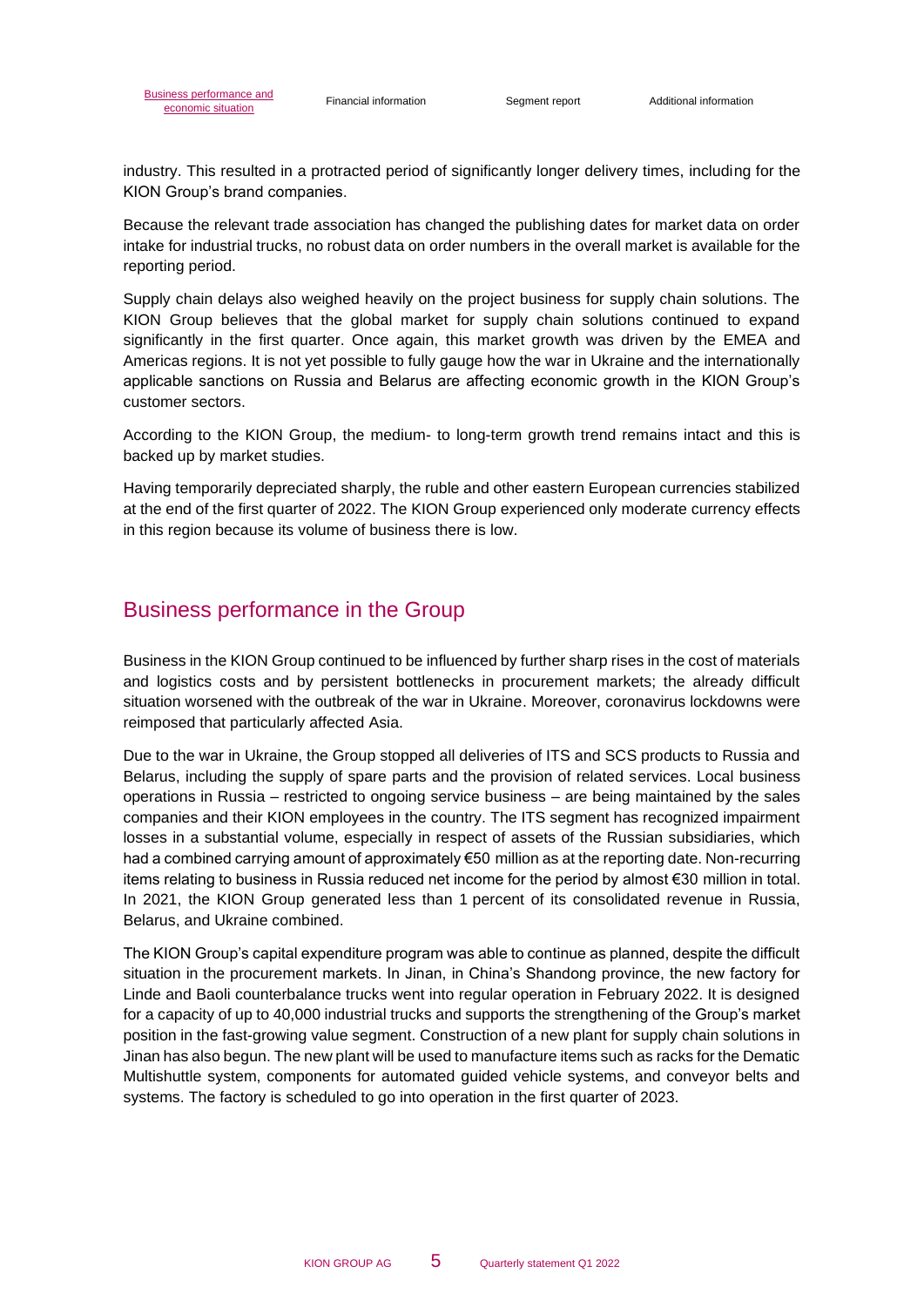The European research project IMOCO (Intelligent Motion Control), which started in February, is aimed at the safe deployment of fully self-driving trucks and mobile robots in fast-moving intralogistics environments. Artificial intelligence (AI) provides support for the various functions, namely navigation, the collection and movement of goods, and delivery to their final position. STILL is providing the German project consortium with its semi-autonomous iGo neo truck as the product basis and is coordinating the integration of components.

The KION Group is investing a sum in the mid double-digit millions to create a new premium facility in Kahl am Main, Germany. This 31,000m² automated distribution center for the spare parts of the two operating segments will be built at the Linde Material Handling GmbH site. It will have approximately 300 employees and is due to go into operation in spring 2024.

### Financial performance and financial position

#### Business situation and financial performance of the KION Group

#### Level of orders

The order intake of the KION Group rose by 10.4 percent to  $\epsilon$ 2,900.1 million in the quarter under review (Q1 2021: €2,626.3 million). In the Industrial Trucks & Services segment, order intake grew by 15.6 percent year on year to €2,082.1 million (Q1 2021: €1,800.4 million). This underlines the persistently strong level of demand in the main sales regions EMEA and APAC. Order intake in the Supply Chain Solutions segment came to €843.2 million, a year-on-year rise of 1.6 percent (Q1 2021: €829.8 million).

Currency effects increased the value of the KION Group's order intake by a total of €68.2 million.

The KION Group started the new year with a good level of orders from 2021. With a still favorable level of orders on hand, but also the continuation of long delivery times, the Group's order book had risen by a further €196.1 million to €6,854.6 million at the end of the quarter (December 31, 2021: €6,658.5 million). As at March 31, 2022, around 1 percent of the order book was assigned to the subsidiaries located in Russia.

#### Revenue

Consolidated revenue went up by 15.1 percent year on year to €2,734.5 million (Q1 2021: €2,375.1 million). In the Industrial Trucks & Services segment, revenue generated from external customers rose by 13.2 percent to  $\epsilon$ 1,716.3 million (Q1 2021:  $\epsilon$ 1,516.1 million). The year-on-year increase in revenue was due to the plentiful level of orders on the books at the end of 2021. However, ongoing disruptions to the supply of bought-in parts, especially in the EMEA region, resulted in persistent delays to the delivery of new trucks and thus held back revenue growth. As a result, the scheduled price increases carried out in the fourth quarter of 2021 did not yet have any influence on revenue for the quarter in the ITS segment. Once again, the service business achieved very satisfying revenue growth in the first quarter of 2022.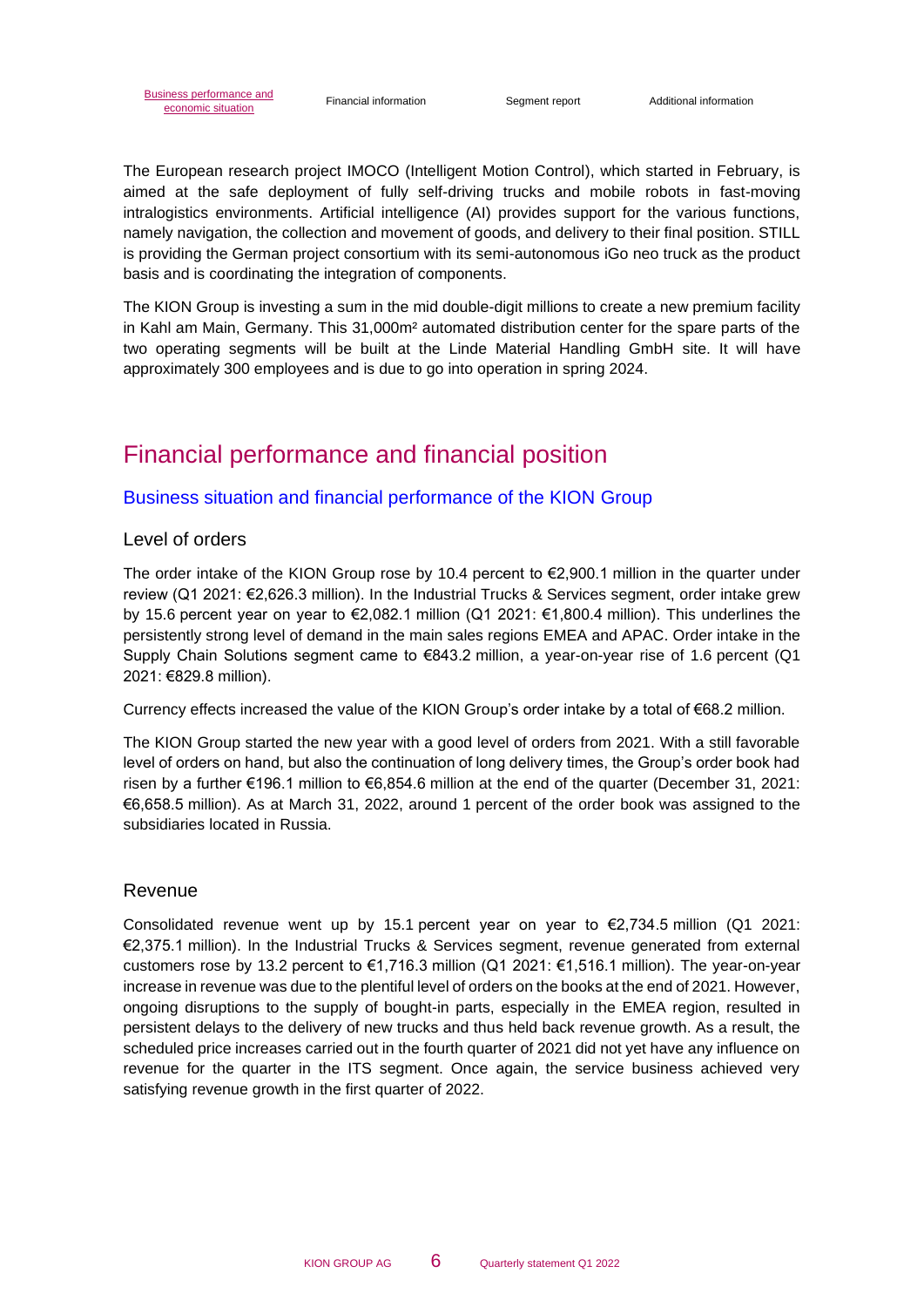In the Supply Chain Solutions segment, revenue from external customers rose by 18.8 percent to €1,017.7 million (Q1 2021: €856.5 million). The segment achieved this sharp rise in revenue by working through the plentiful order book, especially in the project business (business solutions), although the supply chain disruptions also resulted in delays to projects. The continued growth of the service business also contributed to the segment's rise in revenue.

Overall, the proportion of consolidated revenue attributable to the service business stood at 40.2 percent (Q1 2021: 40.8 percent).

Currency effects increased consolidated revenue by €73.4 million overall.

#### **Revenue with third parties by product category**

|                                         | Q <sub>1</sub> | Q1      |          |
|-----------------------------------------|----------------|---------|----------|
| in $\epsilon$ million                   | 2022           | 2021    | Change   |
| <b>Industrial Trucks &amp; Services</b> | 1,716.3        | 1,516.1 | 13.2%    |
| New business                            | 820.3          | 717.8   | 14.3%    |
| Service business                        | 896.0          | 798.3   | 12.2%    |
| - Aftersales                            | 468.9          | 418.7   | 12.0%    |
| - Rental business                       | 265.8          | 235.7   | 12.8%    |
| - Used trucks                           | 102.6          | 99.7    | 3.0%     |
| $-$ Other                               | 58.7           | 44.3    | 32.4%    |
| <b>Supply Chain Solutions</b>           | 1,017.7        | 856.5   | 18.8%    |
| <b>Business solutions</b>               | 813.5          | 685.7   | 18.6%    |
| Service business                        | 204.2          | 170.8   | 19.6%    |
| <b>Corporate Services</b>               | 0.5            | 2.5     | $-78.2%$ |
| <b>Total revenue</b>                    | 2,734.5        | 2,375.1 | 15.1%    |

#### Revenue by sales region

In the Industrial Trucks & Services segment, the bulk of the revenue growth in the quarter under review was attributable to the EMEA sales region, which is the main sales region, and to the Americas region. The APAC region also delivered encouraging growth that was due to a significant rise in unit sales in China.

The revenue of the Supply Chain Solutions segment increased year on year, with a particularly noticeable rise in the core market of North America. Despite the lack of stability in supply chains and the shortages of materials, the segment was able to continue with ongoing customer projects, primarily in the e-commerce, grocery, and general merchandise sectors.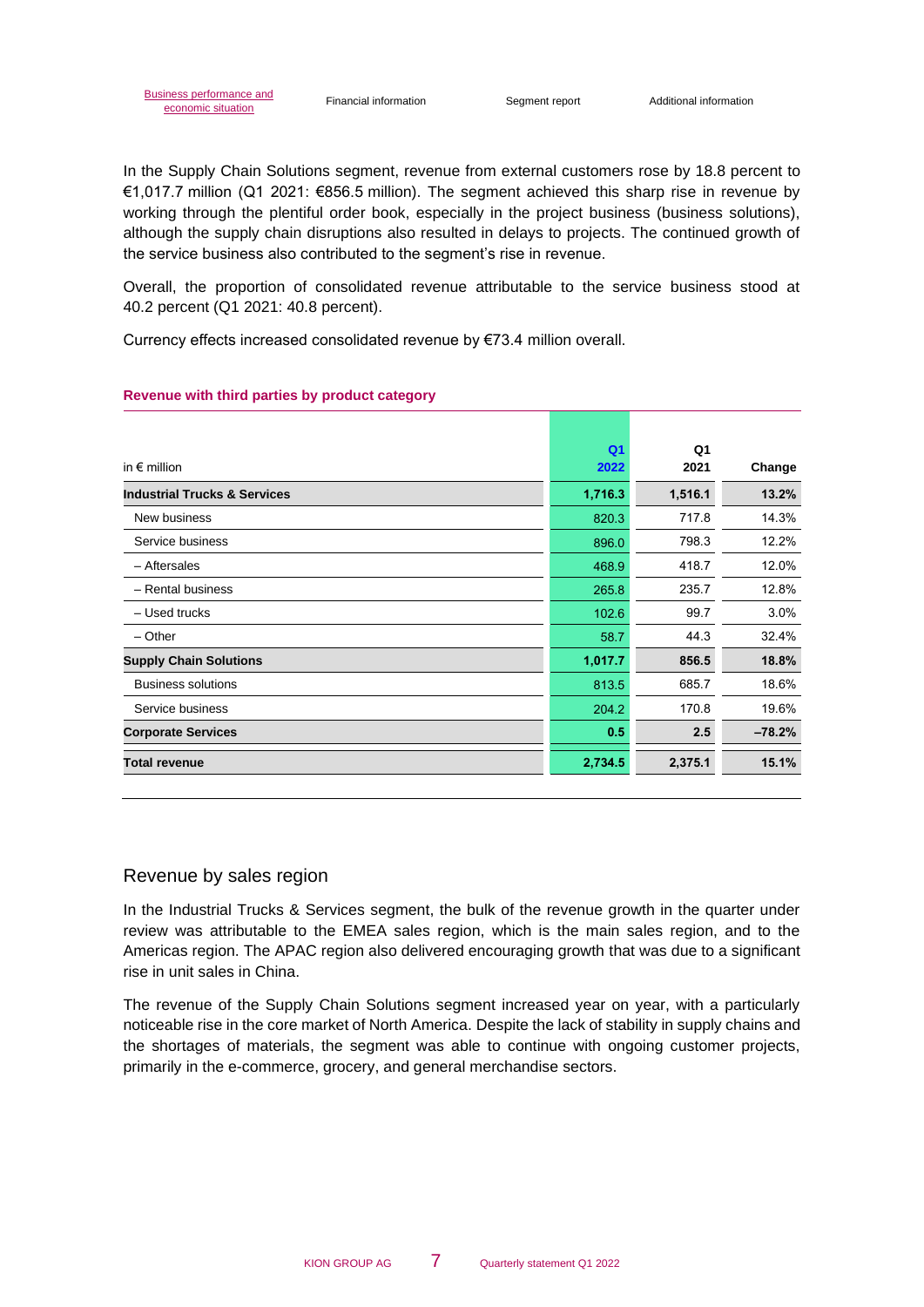#### **Revenue with third parties by customer location**

|                                  | Q <sub>1</sub> | Q1      |        |
|----------------------------------|----------------|---------|--------|
| in $\epsilon$ million            | 2022           | 2021    | Change |
| <b>EMEA</b>                      | 1,637.9        | 1,508.9 | 8.6%   |
| Western Europe                   | 1,436.6        | 1,343.6 | 6.9%   |
| Eastern Europe                   | 178.8          | 147.4   | 21.3%  |
| Middle East and Africa           | 22.6           | 17.9    | 26.3%  |
| <b>Americas</b>                  | 803.9          | 618.9   | 29.9%  |
| North America                    | 746.6          | 579.8   | 28.8%  |
| <b>Central and South America</b> | 57.3           | 39.0    | 46.8%  |
| <b>APAC</b>                      | 292.6          | 247.4   | 18.3%  |
| China                            | 164.9          | 132.4   | 24.6%  |
| APAC excluding China             | 127.7          | 115.0   | 11.1%  |
| <b>Total revenue</b>             | 2,734.5        | 2,375.1 | 15.1%  |

#### Earnings

#### **EBIT and EBITDA**

Earnings before interest and tax (EBIT) came to €117.8 million, which was 39.1 percent below the same period of the previous year (Q1 2021: €193.5 million). EBIT included budgeted purchase price allocation effects amounting to an expense of €22.1 million in the first quarter of 2022 (Q1 2021: expense of €21.0 million). In the reporting period, there were also non-recurring items amounting to a total expense of €30.5 million (Q1 2021: expense of €0.5 million) that predominantly related to impairment losses on assets of the Russian subsidiaries.

EBIT adjusted for non-recurring items and purchase price allocation effects (adjusted EBIT) decreased to €170.3 million (Q1 2021: €215.0 million). The adjusted EBIT margin thus fell to 6.2 percent (Q1 2021: 9.1 percent).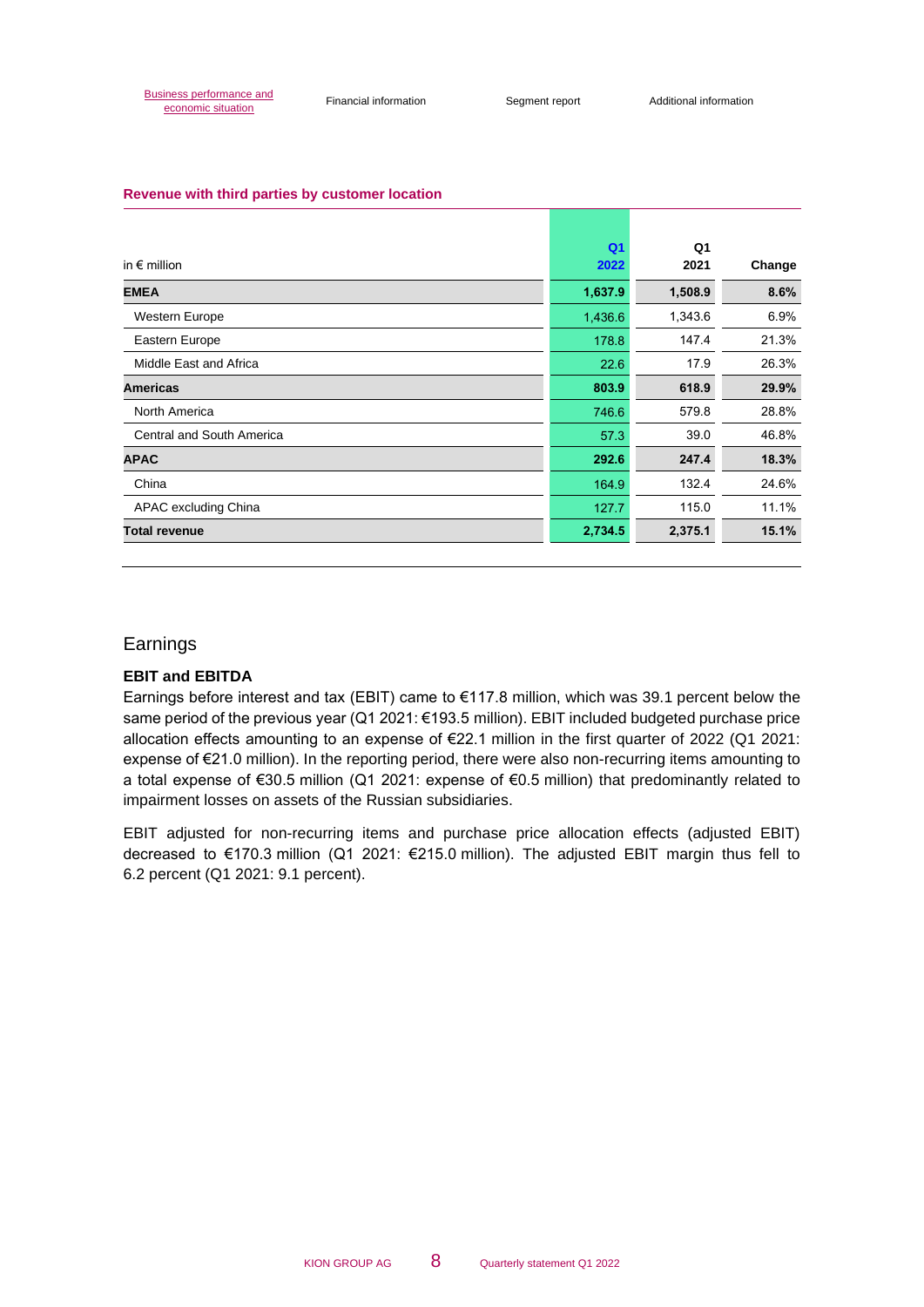#### **EBIT**

| in $\epsilon$ million                          | Q <sub>1</sub><br>2022 | in % of<br>revenue | Q1<br>2021 | in % of<br>revenue |
|------------------------------------------------|------------------------|--------------------|------------|--------------------|
| <b>EBIT</b>                                    | 117.8                  | 4.3%               | 193.5      | 8.1%               |
| Adjustment by functional costs:                |                        |                    |            |                    |
| + Cost of sales                                | 17.5                   | 0.6%               | 9.5        | 0.4%               |
| + Selling expenses and administrative expenses | 21.1                   | 0.8%               | 14.4       | 0.6%               |
| + Research and development costs               | 0.0                    | 0.0%               | 0.0        | $0.0\%$            |
| + Other costs                                  | 13.9                   | 0.5%               | $-2.5$     | $-0.1%$            |
| <b>Adjusted EBIT</b>                           | 170.3                  | 6.2%               | 215.0      | 9.1%               |
| adjusted for non-recurring items               | 30.5                   | 1.1%               | 0.5        | $0.0\%$            |
| adjusted for PPA items                         | 22.1                   | 0.8%               | 21.0       | 0.9%               |

Earnings before interest, tax, depreciation, and amortization (EBITDA) stood at €373.1 million in the reporting quarter (Q1 2021: €421.3 million). Adjusted EBITDA came to €391.0 million (Q1 2021: €421.9 million), giving an adjusted EBITDA margin of 14.3 percent (Q1 2021: 17.8 percent).

| in $\epsilon$ million                          | Q <sub>1</sub><br>2022 | in % of<br>revenue | Q1<br>2021 | in % of<br>revenue |
|------------------------------------------------|------------------------|--------------------|------------|--------------------|
| <b>EBITDA</b>                                  | 373.1                  | 13.6%              | 421.3      | 17.7%              |
| Adjustment by functional costs:                |                        |                    |            |                    |
| + Cost of sales                                | 7.6                    | 0.3%               | 0.0        | $0.0\%$            |
| + Selling expenses and administrative expenses | 8.9                    | 0.3%               | 3.0        | 0.1%               |
| + Research and development costs               | 0.0                    | 0.0%               | 0.0        | $0.0\%$            |
| + Other costs                                  | 1.4                    | 0.1%               | $-2.4$     | $-0.1%$            |
| <b>Adjusted EBITDA</b>                         | 391.0                  | 14.3%              | 421.9      | 17.8%              |
| adjusted for non-recurring items               | 17.9                   | 0.7%               | 0.6        | $0.0\%$            |
| adjusted for PPA items                         | 0.0                    | 0.0%               | 0.0        | $0.0\%$            |

#### **EBITDA**

Adjusted EBITDA for the long-term lease business, which is derived from internal reporting and assumes a minimum rate of return on the capital employed, amounted to €77.8 million in the period under review (Q1 2021: €81.9 million).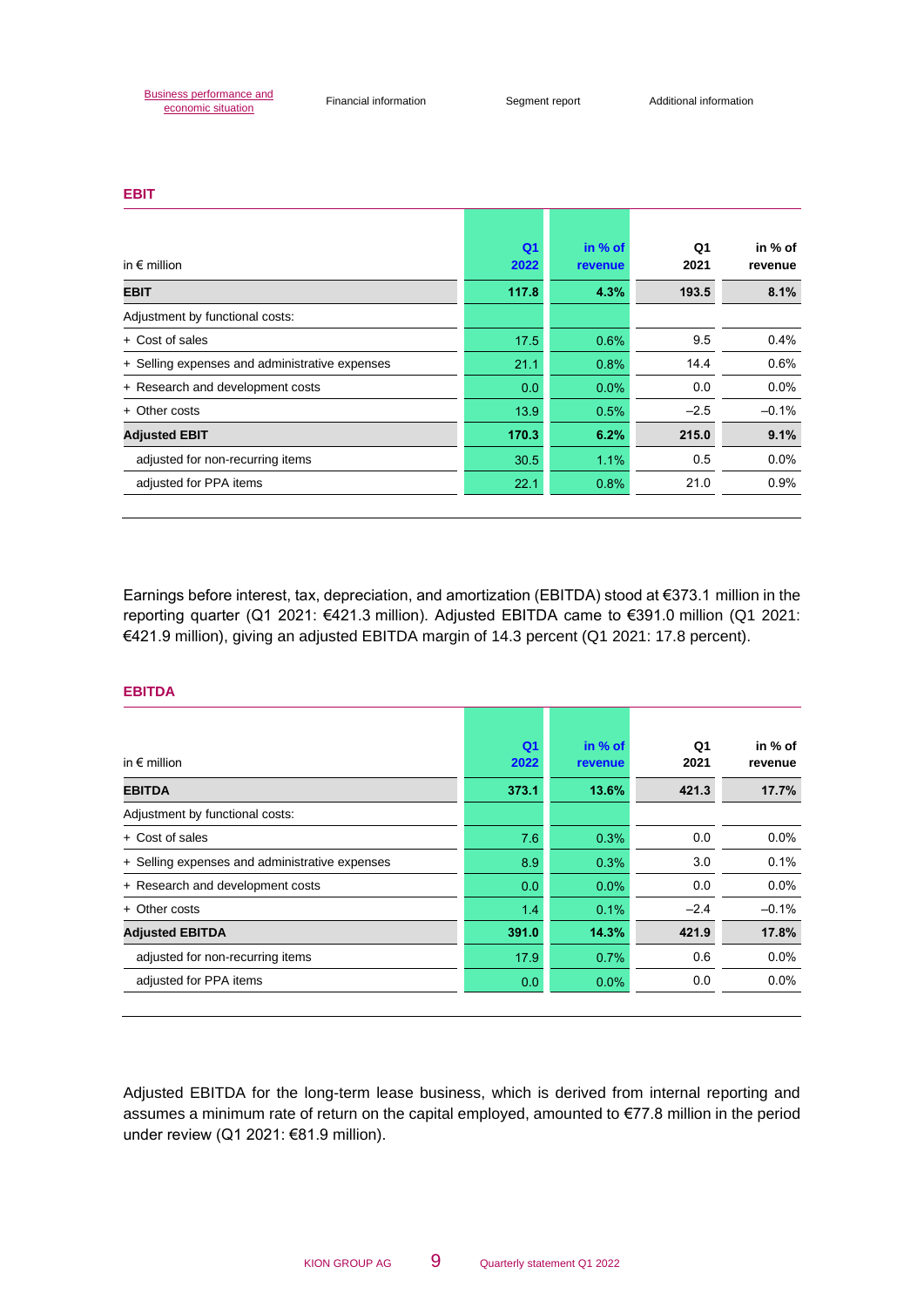#### **Key influencing factors for earnings**

The cost of sales rose at a much faster rate than revenue, increasing by 21.1 percent to €2,130.3 million (Q1 2021: €1,759.8 million). The KION Group's gross margin therefore dropped to 22.1 percent in the quarter under review (Q1 2021: 25.9 percent). The squeeze on earnings was partly attributable to the higher cost of materials and increased energy costs – only a small proportion of which could be passed on to customers – and to production inefficiencies created by supply bottlenecks. Logistics costs also rose, which was due not only to higher costs for incoming freight but also to the cost of renting additional storage space to hold the growing number of unfinished trucks in the EMEA region.

There was an overall year-on-year increase in other functional costs. Selling and administrative expenses went up to a lesser degree than revenue, rising by 12.2 percent. This was partly due to much lower personnel expenses in connection with variable remuneration components. Costs for research and development grew by 15.9 percent year on year, reflecting the KION Group's investment in groundbreaking developments in the fields of new energy, automation, and digitalization.

Purchase price allocation effects included in the cost of sales and in other functional costs were slightly higher than in the first quarter of 2021 due to currency effects. The 'other' item included not only foreign currency exchange rate gains and losses but also line items such as the share of profit (loss) of equity-accounted investments, which amounted to a profit of €2.7 million (Q1 2021: profit of €4.6 million).

The change in the cost of sales and in other functional costs is shown in the following condensed income statement.

| in $\epsilon$ million                        | Q <sub>1</sub><br>2022 | Q1<br>2021 | Change       |
|----------------------------------------------|------------------------|------------|--------------|
| Revenue                                      | 2,734.5                | 2,375.1    | 15.1%        |
| Cost of sales                                | $-2,130.3$             | $-1,759.8$ | $-21.1%$     |
| <b>Gross profit</b>                          | 604.2                  | 615.3      | $-1.8%$      |
| Selling expenses and administrative expenses | $-434.4$               | $-387.0$   | $-12.2%$     |
| Research and development costs               | $-47.0$                | $-40.5$    | $-15.9%$     |
| Other                                        | $-5.1$                 | 5.8        | $\le -100\%$ |
| Earnings before interest and tax (EBIT)      | 117.8                  | 193.5      | $-39.1%$     |
| Net financial expenses                       | $-2.8$                 | $-10.0$    | 72.5%        |
| Earnings before tax                          | 115.0                  | 183.5      | $-37.3%$     |
| Income taxes                                 | $-34.8$                | $-46.5$    | 25.1%        |
| Net income                                   | 80.2                   | 137.0      | $-41.5%$     |

#### **Condensed consolidated income statement**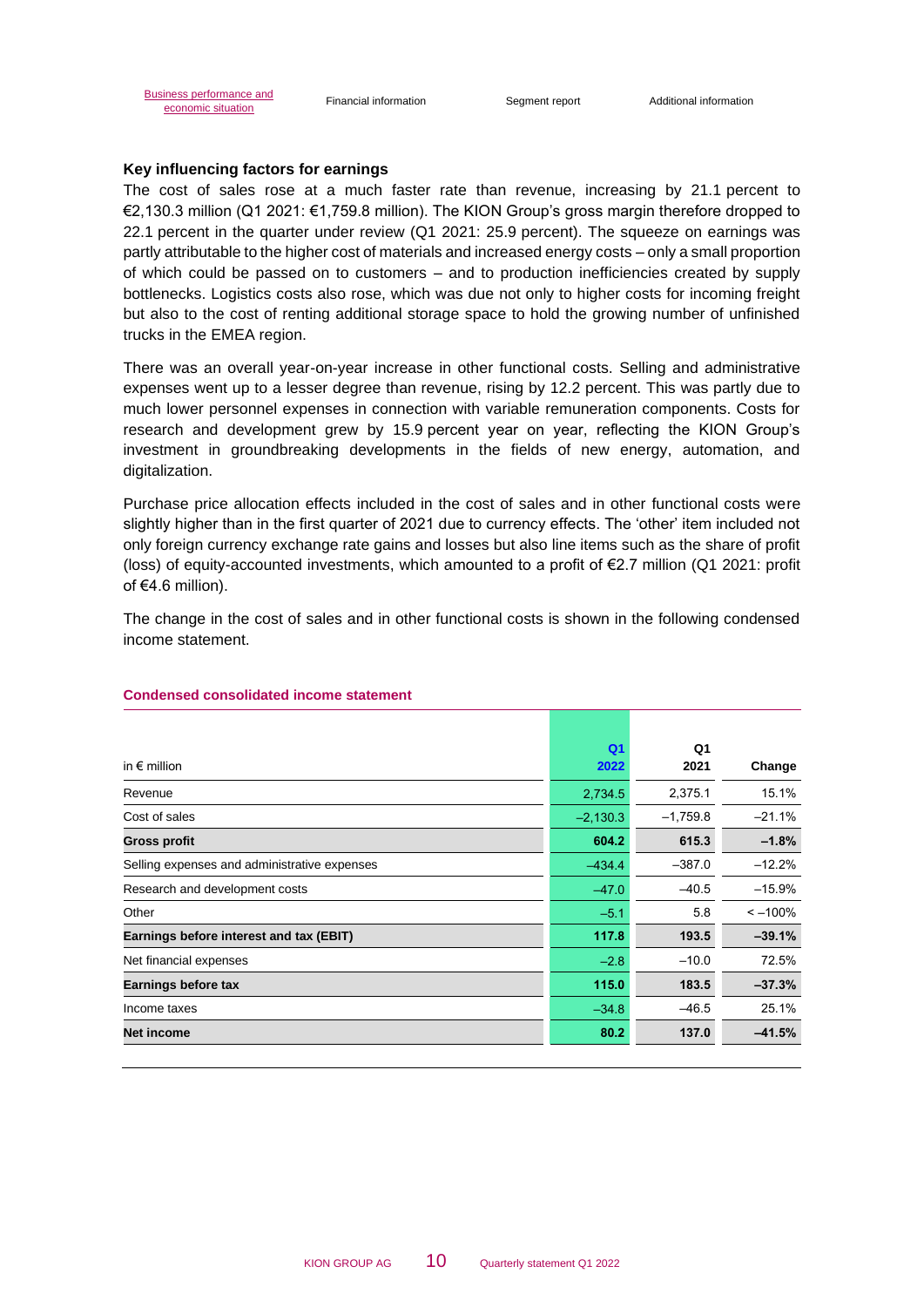#### **Net financial expenses**

The net financial expenses, representing the balance of financial income and financial expenses, stood at €2.8 million (Q1 2021: €10.0 million). This marked improvement in net financial expenses was due to a better level of net interest income/expense from the lease business, interest income from tax rebates, and changes in the fair value of interest-rate derivatives.

#### **Income taxes**

Income tax expenses fell year on year to  $\epsilon$ 34.8 million (Q1 2021:  $\epsilon$ 46.5 million), reflecting the decrease in earnings and tax rebates for previous years. No deferred tax assets were recognized in respect of negative non-recurring items relating to business in Russia. Consequently, the effective tax rate for the reporting period was higher than in the comparative period at 30.3 percent (Q1 2021: 25.4 percent).

#### **Net income for the period**

Net income for the period stood at €80.2 million, which was below the level for the prior-year period (Q1 2021: €137.0 million). This figure included an expense of €29.2 million for non-recurring items relating to business in Russia (after taxes). Basic earnings per share attributable to the shareholders of KION GROUP AG came to €0.61 (Q1 2021: €1.04) based on 131.1 million (Q1 2021: 131.1 million) no-par-value shares.

#### Business situation and financial performance of the segments

#### Industrial Trucks & Services segment

#### **Business performance and order intake**

In the first quarter of 2022, the number of new trucks ordered in the Industrial Trucks & Services segment rose by 29.3 percent to 87 thousand. There was a particularly strong increase in order numbers in the EMEA and Americas regions. Orders were also up sharply in the APAC region, despite declining momentum. China was the main driving force behind this growth.

The total value of order intake went up by 15.6 percent to  $\epsilon$ 2,082.1 million (Q1 2021: €1,800.4 million). The 18.9 percent rise in new truck business was largely attributable to higher order intake for counterbalance trucks, with a continuation of the trend toward electric forklift trucks that was seen in 2021. There was also substantial growth in warehouse truck orders. In the service business, order intake increased across all categories. Currency effects increased order intake by a total of €24.3 million.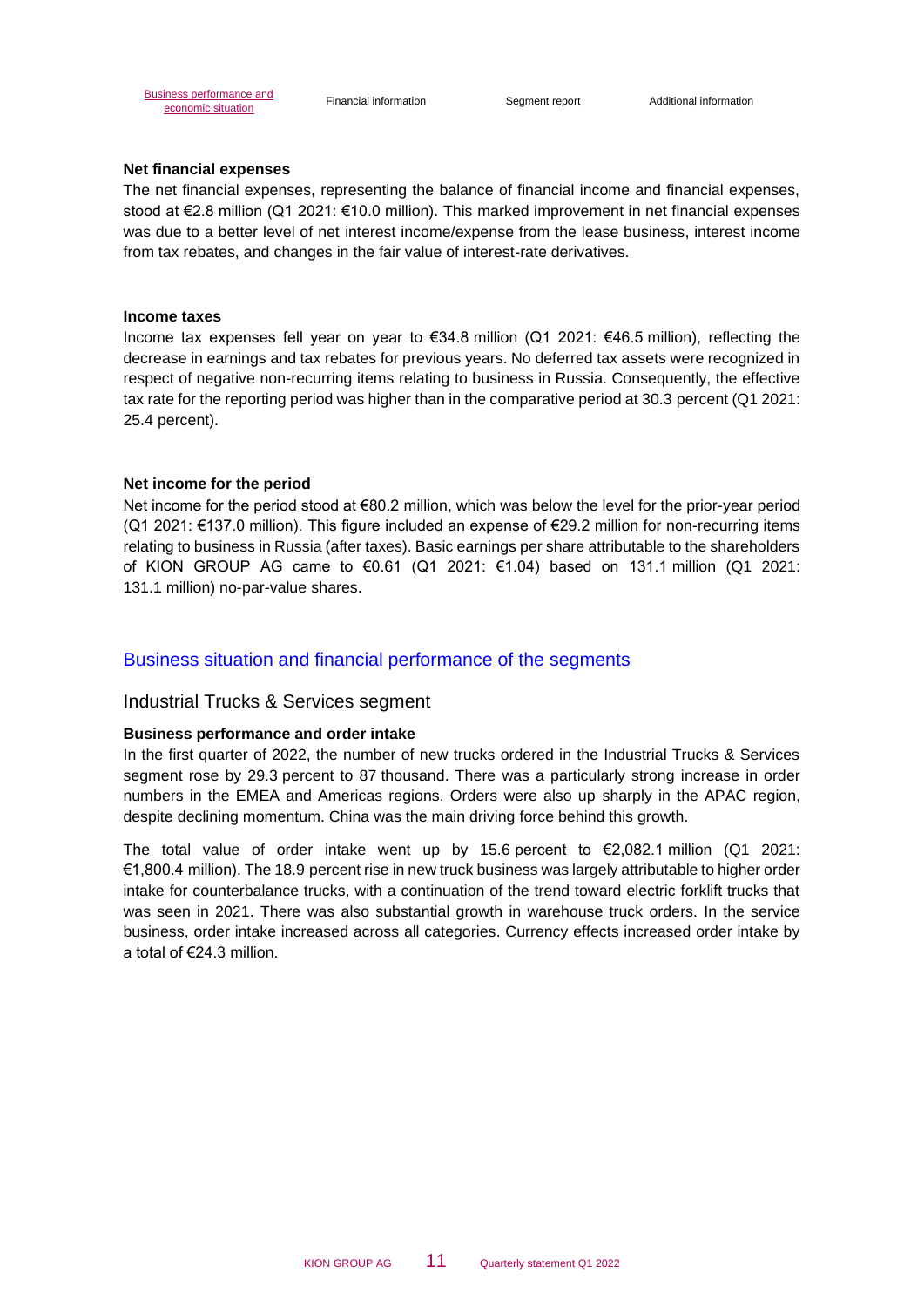#### **Key figures – Industrial Trucks & Services**

|                        | Q <sub>1</sub> | Q1      |          |
|------------------------|----------------|---------|----------|
| in $\epsilon$ million  | 2022           | 2021    | Change   |
| Order intake           | 2,082.1        | 1,800.4 | 15.6%    |
| Total revenue          | 1,718.4        | 1,518.7 | 13.2%    |
| Order book $1$         | 3,192.8        | 2,877.8 | 10.9%    |
| <b>EBITDA</b>          | 294.2          | 316.3   | $-7.0%$  |
| <b>Adjusted EBITDA</b> | 310.1          | 315.2   | $-1.6%$  |
| <b>EBIT</b>            | 85.3           | 131.1   | $-34.9%$ |
| <b>Adjusted EBIT</b>   | 114.2          | 131.0   | $-12.8%$ |
|                        |                |         |          |
| Adjusted EBITDA margin | 18.0%          | 20.8%   |          |
| Adjusted EBIT margin   | 6.6%           | 8.6%    |          |

1 Figure as at Mar. 31, 2022 compared with Dec. 31, 2021

#### **Revenue**

At €1,718.4 million, total revenue in the Industrial Trucks & Services segment was up by 13.2 percent on the prior-year period (Q1 2021: €1,518.7 million). The increase in revenue was due to the plentiful order book amassed up to the end of 2021. However, ongoing disruptions to the supply of bought-in parts, especially in the EMEA region, resulted in delays to the delivery of new trucks. The scheduled price increases in the fourth quarter of 2021 have therefore not yet impacted on segment revenue. Revenue exceeded the level in the prior-year period in all relevant product categories, with demand for electric forklift trucks continuing to rise. The service business registered an increase of 12.2 percent thanks to rises in the aftersales business and, in particular, the rental business.

The share of segment revenue generated by the service business stood at 52.2 percent (Q1 2021: 52.7 percent). Currency effects increased segment revenue by €19.7 million.

#### **Earnings**

The adjusted EBIT of the Industrial Trucks & Services segment fell to €114.2 million (Q1 2021: €131.0 million). The boost to earnings from revenue growth and lower variable remuneration components was far outweighed by the negative effect of significantly higher material prices and logistics costs as well as production inefficiencies resulting from supply bottlenecks. The adjusted EBIT margin declined to 6.6 percent in the quarter under review (Q1 2021: 8.6 percent).

After taking into account non-recurring items and purchase price allocation effects, EBIT fell sharply to €85.3 million (Q1 2021: €131.1 million). The non-recurring items in the ITS segment amounted to an expense of €28.4 million and mainly consisted of the impairment losses recognized on business in Russia. Adjusted EBITDA amounted to €310.1 million (Q1 2021: €315.2 million), giving an adjusted EBITDA margin of 18.0 percent (Q1 2021: 20.8 percent).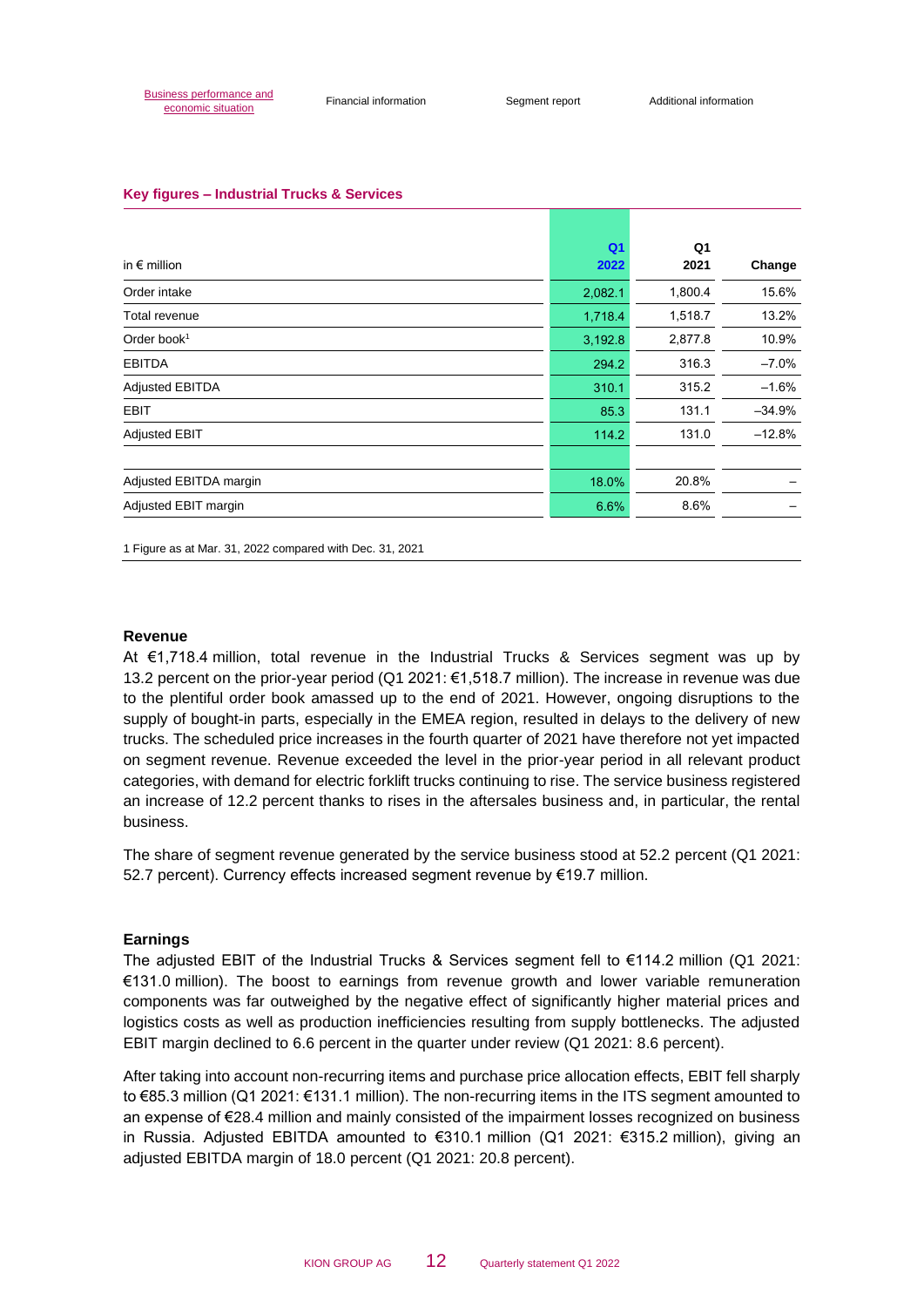#### Supply Chain Solutions segment

#### **Business performance and order intake**

The value of order intake in the Supply Chain Solutions segment came to €843.2 million, a rise of 1.6 percent compared with the prior-year period (Q1 2021: €829.8 million) that was due to currency effects. The orders placed primarily related to investment in new facilities and in the expansion of existing facilities in the e-commerce, general merchandise, and grocery sectors. The project business (business solutions) declined slightly year on year. There were further sharp rises in order intake in the higher-margin service business compared with the first quarter of 2021. Unlike in the prior-year period, currency effects increased order intake by a total of €43.9 million.

| in $\epsilon$ million   | Q <sub>1</sub><br>2022 | Q1<br>2021 | Change   |
|-------------------------|------------------------|------------|----------|
| Order intake            | 843.2                  | 829.8      | 1.6%     |
| Total revenue           | 1,019.8                | 860.7      | 18.5%    |
| Order book <sup>1</sup> | 3,695.4                | 3,792.2    | $-2.6%$  |
| <b>EBITDA</b>           | 92.5                   | 116.6      | $-20.7%$ |
| Adjusted EBITDA         | 92.7                   | 118.0      | $-21.5%$ |
| <b>EBIT</b>             | 52.2                   | 80.5       | $-35.2%$ |
| <b>Adjusted EBIT</b>    | 74.0                   | 101.7      | $-27.2%$ |
|                         |                        |            |          |
| Adjusted EBITDA margin  | 9.1%                   | 13.7%      |          |
| Adjusted EBIT margin    | 7.3%                   | 11.8%      |          |

#### **Key figures – Supply Chain Solutions**

1 Figure as at Mar. 31, 2022 compared with Dec. 31, 2021

#### **Revenue**

The total revenue of the Supply Chain Solutions segment grew by 18.5 percent year on year to €1,019.8 million (Q1 2021: €860.7 million). Despite the lack of stability in supply chains and the resulting shortages of materials, the segment was able to continue with ongoing customer projects, primarily in the e-commerce, grocery, and general merchandise sectors, leading to an increase in revenue of 18.6 percent in the long-term project business (business solutions). At 20.1 percent, the proportion of the segment's external revenue attributable to the service business was almost unchanged year on year (Q1 2021: 19.9 percent). Currency effects increased segment revenue by €53.7 million.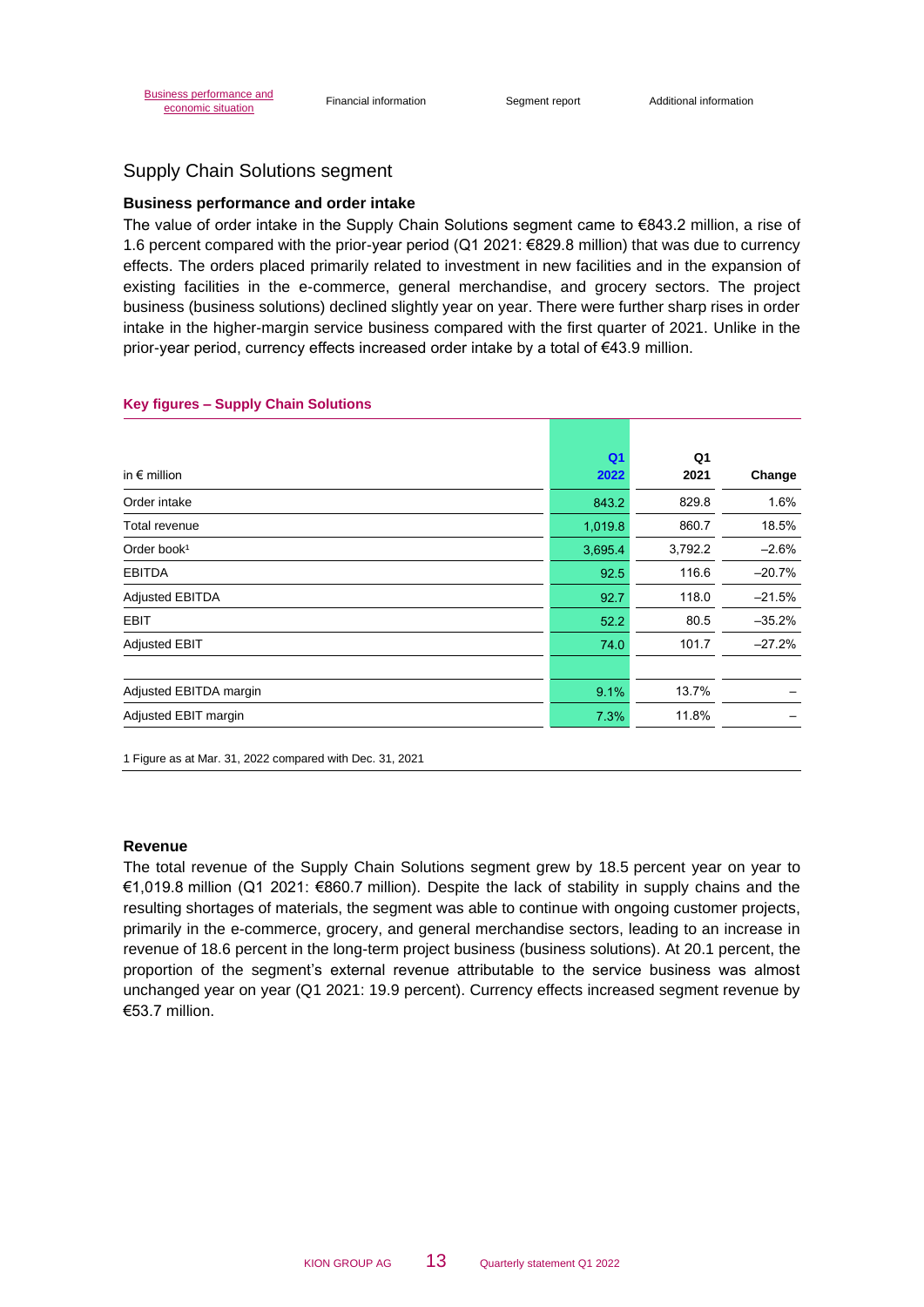#### **Earnings**

The adjusted EBIT of the Supply Chain Solutions segment was down year on year at €74.0 million (Q1 2021: €101.7 million). The main reasons for this were higher material prices and inefficiencies resulting from bottlenecks in the supply of bought-in parts. Consequently, the adjusted EBIT margin was 7.3 percent (Q1 2021: 11.8 percent). After taking into account non-recurring items and purchase price allocation effects, EBIT came to €52.2 million (Q1 2021: €80.5 million).

Adjusted EBITDA amounted to €92.7 million (Q1 2021: €118.0 million); the adjusted EBITDA margin fell to 9.1 percent (Q1 2021: 13.7 percent).

#### Corporate Services segment

#### **Business performance**

The Corporate Services segment comprises holding companies and other service companies that provide services such as IT and general administration across all segments.

#### **Revenue and earnings**

Total segment revenue increased to €52.7 million (Q1 2021: €43.7 million).

Adjusted EBIT for the segment improved to minus €4.6 million (Q1 2021: minus €16.2 million). A fall in personnel expenses in relation to variable remuneration components was offset by higher administrative expenses. The main reason for the improvement in earnings compared with the prioryear quarter was therefore an increase in dividend payments from subsidiaries. Excluding internal income from equity investments, adjusted EBIT amounted to minus €17.9 million (Q1 2021: minus €17.7 million). Adjusted EBITDA stood at €1.6 million (Q1 2021: minus €9.7 million) or minus €11.7 million (Q1 2021: minus €11.3 million) if intra-group income from equity investments is excluded.

| in $\epsilon$ million | Q <sub>1</sub><br>2022 | Q1<br>2021 | Change |
|-----------------------|------------------------|------------|--------|
| Order intake          | 52.7                   | 43.7       | 20.7%  |
| Total revenue         | 52.7                   | 43.7       | 20.7%  |
| <b>EBITDA</b>         | $-0.3$                 | $-10.1$    | 97.3%  |
| Adjusted EBITDA       | 1.6                    | $-9.7$     | >100%  |
| <b>EBIT</b>           | $-6.4$                 | $-16.6$    | 61.3%  |
| <b>Adjusted EBIT</b>  | $-4.6$                 | $-16.2$    | 71.9%  |

#### **Key figures – Corporate Services**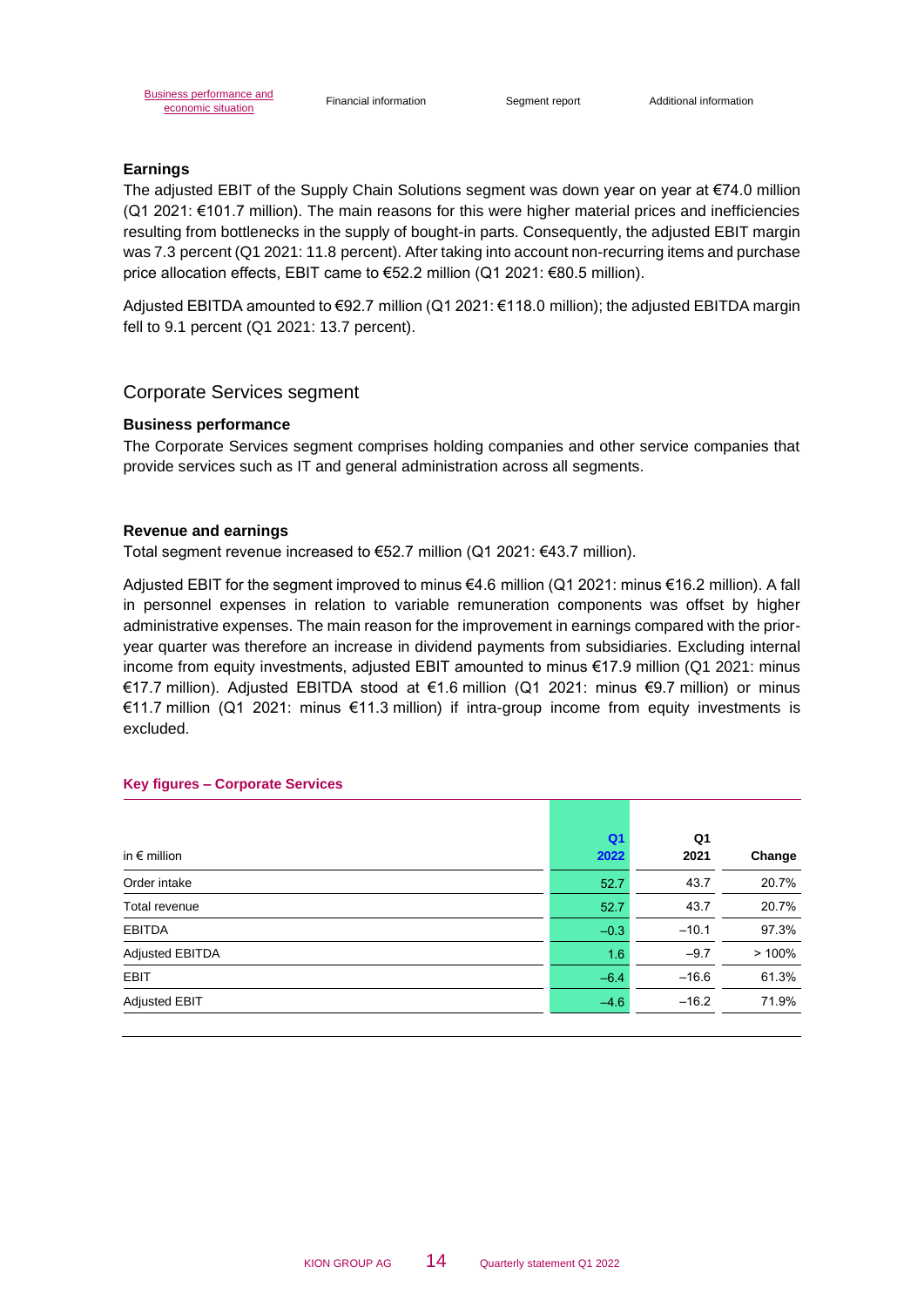#### Net assets

The condensed consolidated statement of financial position as at March 31, 2022 showing current and non-current assets and liabilities together with equity is presented below:

| in $\epsilon$ million               | Mar. 31,<br>2022 | in %   | Dec. 31,<br>2021 | in $%$ | Change  |
|-------------------------------------|------------------|--------|------------------|--------|---------|
| Non-current assets                  | 11,221.2         | 68.6%  | 11.153.0         | 70.4%  | 0.6%    |
| Current assets                      | 5,127.4          | 31.4%  | 4.697.9          | 29.6%  | 9.1%    |
| <b>Total assets</b>                 | 16,348.7         | 100.0% | 15,850.9         | 100.0% | 3.1%    |
| Equity                              | 5,473.5          | 33.5%  | 5,168.9          | 32.6%  | 5.9%    |
| Non-current liabilities             | 5,363.4          | 32.8%  | 5.576.7          | 35.2%  | $-3.8%$ |
| <b>Current liabilities</b>          | 5,511.7          | 33.7%  | 5,105.3          | 32.2%  | 8.0%    |
| <b>Total equity and liabilities</b> | 16,348.7         | 100.0% | 15,850.9         | 100.0% | 3.1%    |

#### **Condensed consolidated statement of financial position**

Totaling €11,221.2 million, non-current assets as at March 31, 2022 were only slightly higher than at the end of 2021 (December 31, 2021: €11,153.0 million). The carrying amount of intangible assets was €5,768.0 million (December 31, 2021: €5,710.7 million). Of this sum, €3,596.2 million was attributable to goodwill (December 31, 2021: €3,544.8 million). The entire increase of €51.5 million was due to exchange-rate movements. Other property, plant, and equipment rose slightly to €1,476.0 million (December 31, 2021: €1,447.5 million). Right-of-use assets related to procurement leases were down only moderately compared with the end of the previous year, standing at €511.5 million as at March 31, 2022 (December 31, 2021: €513.6 million). Of this figure, €404.3 million was attributable to land and buildings (December 31, 2021: €401.6 million) and €107.2 million to plant & machinery and office furniture & equipment (December 31, 2021: €112.0 million).

The rental assets from the short-term rental business recognized in the statement of financial position came to €543.4 million as at the reporting date (December 31, 2021: €542.8 million). Leased assets for direct and indirect leases with end customers that are classified as operating leases declined marginally to €1,385.1 million (December 31, 2021: €1,391.5 million). Long-term lease receivables arising from leases with end customers that are classified as finance leases rose to €1,327.5 million (December 31, 2021: €1,318.9 million) due to higher unit sales of industrial trucks.

Current assets increased to a total of €5,127.4 million (December 31, 2021: €4,697.9 million). This was mainly because of ongoing global supply bottlenecks, which led to a further rise in work in progress. Moreover, the KION Group increased its stocks of materials and supplies compared with the end of 2021 in order to maintain its ability to deliver to customers. Inventories totaled €1,890.8 million as at March 31, 2022 (December 31, 2021: €1,632.1 million), a further rise of 15.9 percent.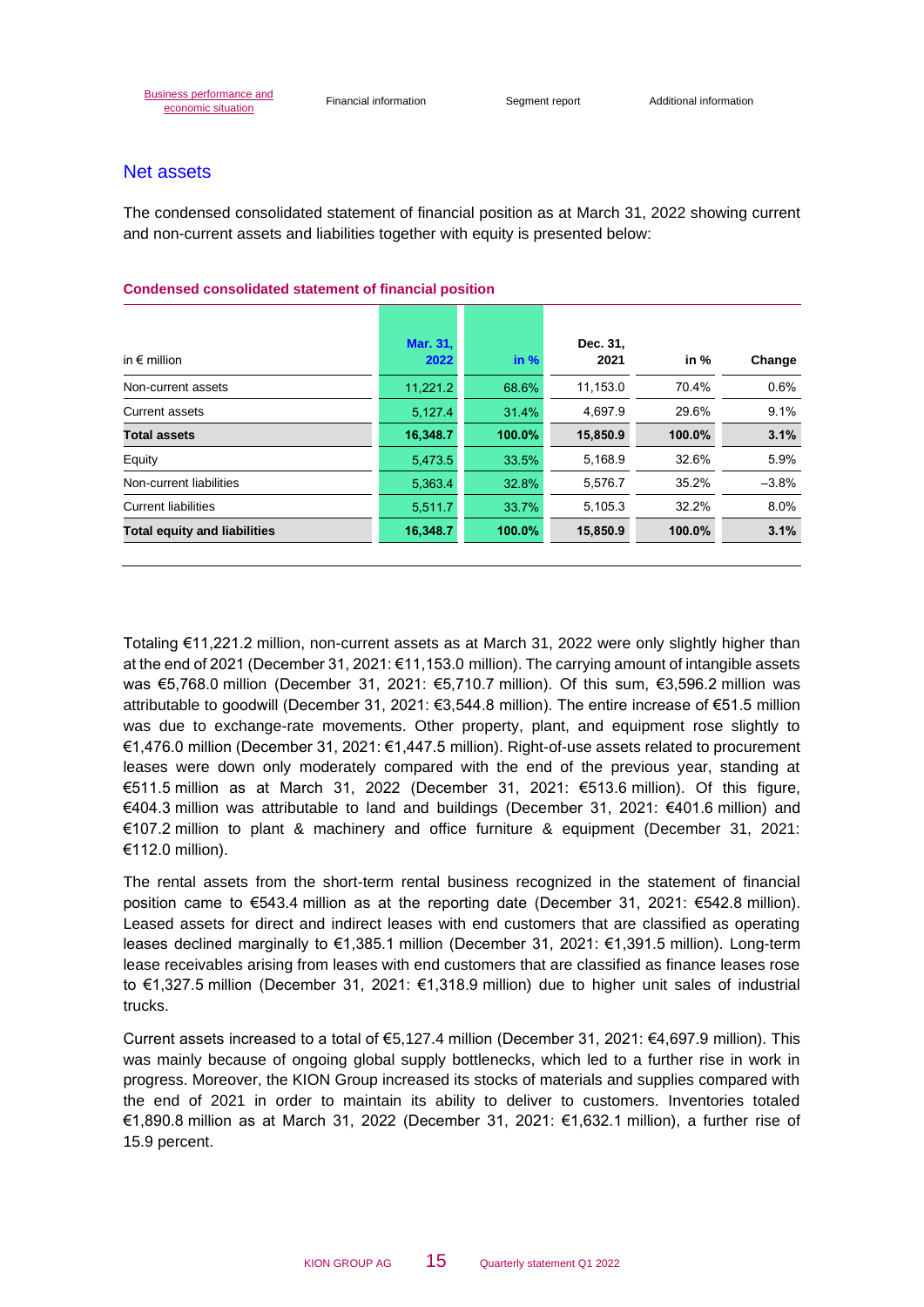Trade receivables rose to €1,514.2 million (December 31, 2021: €1,339.2 million). Contract assets, which mainly related to project business in the Supply Chain Solutions segment, grew to €558.7 million (December 31, 2021: €519.1 million).

The KION Group's net working capital rose sharply again compared with the end of 2021, primarily due to the global supply bottlenecks, and stood at €1,631.0 million as at March 31, 2022 (December 31, 2021: €1,192.0 million). The growth of inventories, contract assets, and trade receivables was partly offset by a moderate increase in trade payables; contract liabilities were down slightly compared with the end of 2021.

Current lease receivables from end customers amounted to  $E$ 477.1 million as at the end of the quarter (December 31, 2021: €465.1 million).

Cash and cash equivalents declined to €383.6 million (December 31, 2021: €483.0 million).

Impairment losses amounting to a total of €28.6 million were recognized on non-current and current assets due to the economic impact of the war in Ukraine.

#### Financial position

The principles and objectives applicable to financial management as at March 31, 2022 were largely the same as those described in the 2021 combined management report.

#### Analysis of capital structure

Non-current and current liabilities amounted to €10,875.2 million as at March 31, 2022, which was €193.2 million higher than the figure as at December 31, 2021 of €10,682.0 million. This was primarily driven by the growth in current financial liabilities and trade payables, whereas the defined benefit obligation and contract liabilities, in particular, declined compared with the end of 2021.

Non-current and current financial liabilities totaled €1,421.1 million (December 31, 2021: €1,050.5 million). Non-current financial liabilities stood at €902.2 million (December 31, 2021: €898.7 million). The carrying amount of the corporate bond issued, which is included in this line item, amounted to €495.9 million (December 31, 2021: €495.6 million). In addition, non-current financial liabilities mainly comprised the non-current promissory notes, which have a carrying amount of €323.7 million (December 31, 2021: €326.1 million), and liabilities to banks of €51.9 million (December 31, 2021: €46.6 million).

Current financial liabilities rose to €518.9 million as at the reporting date (December 31, 2021: €151.9 million), of which €330.0 million was attributable to issuances under the commercial paper program in the first quarter. In addition, current liabilities to banks increased to €94.9 million (December 31, 2021: €57.4 million).

Net financial debt (non-current and current financial liabilities less cash and cash equivalents) amounted to €1,037.5 million as at the reporting date (December 31, 2021: €567.6 million). This equated to 0.6 times adjusted EBITDA on an annualized basis (December 31, 2021: 0.3 times). To reconcile the net financial debt with the industrial net operating debt of €2,055.4 million as at March 31, 2022 (December 31, 2021: €1,600.1 million), the liabilities from the short-term rental business of €475.7 million (December 31, 2021: €488.9 million) and the liabilities from procurement leases of €542.3 million (December 31, 2021: €543.6 million) are added to net financial debt.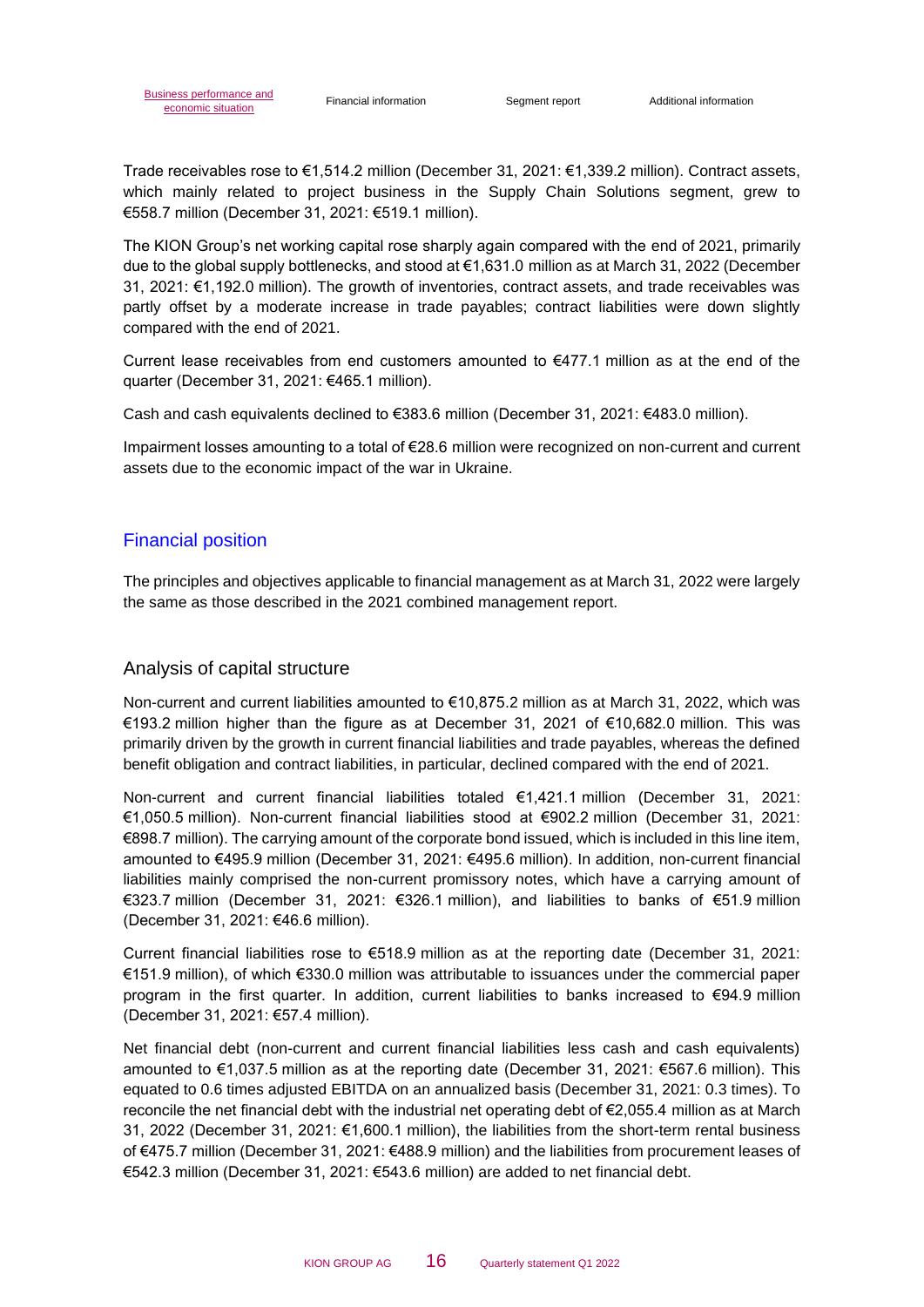#### **Industrial net operating debt**

| in $\epsilon$ million                       | Mar. 31,<br>2022 | Dec. 31,<br>2021 | Change  |
|---------------------------------------------|------------------|------------------|---------|
| Promissory notes                            | 416.2            | 418.5            | $-0.6%$ |
| <b>Bonds</b>                                | 495.9            | 495.6            | 0.1%    |
| Liabilities to banks                        | 146.9            | 104.0            | 41.2%   |
| Other financial debt                        | 362.1            | 32.4             | >100%   |
| <b>Financial debt</b>                       | 1,421.1          | 1,050.5          | 35.3%   |
| Less cash and cash equivalents              | $-383.6$         | $-483.0$         | 20.6%   |
| Net financial debt                          | 1,037.5          | 567.6            | 82.8%   |
| Liabilities from short-term rental business | 475.7            | 488.9            | $-2.7%$ |
| Liabilities from procurement leases         | 542.3            | 543.6            | $-0.3%$ |
| Industrial net operating debt               | 2,055.4          | 1,600.1          | 28.5%   |

Non-current and current liabilities from the lease business came to €3,092.3 million as at March 31, 2022 (December 31, 2021: €3,070.8 million). Of this total, €2,890.4 million was attributable to financing of the direct lease business (December 31, 2021: €2,858.3 million) and €201.9 million to the repurchase obligations resulting from the indirect lease business (December 31, 2021: €212.6 million).

Non-current and current liabilities from the short-term rental business declined to a total of €475.7 million (December 31, 2021: €488.9 million).

Non-current and current other financial liabilities stood at €665.2 million as at March 31, 2022 (December 31, 2021: €652.0 million). This item included liabilities from procurement leases amounting to €542.3 million (December 31, 2021: €543.6 million), for which right-of-use assets were recorded.

Contract liabilities, which mainly relate to prepayments received from customers in connection with the long-term project business in the Supply Chain Solutions segment, decreased to €787.9 million (December 31, 2021: €854.8 million).

The retirement benefit obligation and similar obligations under defined benefit pension plans fell to €1,108.9 million as at March 31, 2022 (December 31, 2021: €1,265.3 million). This was due to significantly higher discount rates compared with the end of 2021.

Consolidated equity went up by €304.6 million to €5,473.5 million as at March 31, 2022 (December 31, 2021: €5,168.9 million). The net income of €80.2 million earned during the period under review contributed to the rise in equity, as did the actuarial gains and losses arising from the measurement of pensions, which amounted to a net gain of €129.2 million (after deferred taxes) and were recognized in other comprehensive income. The currency translation gains of €91.2 million, also recognized in other comprehensive income, had a positive impact on equity too. The equity ratio improved to 33.5 percent (December 31, 2021: 32.6 percent).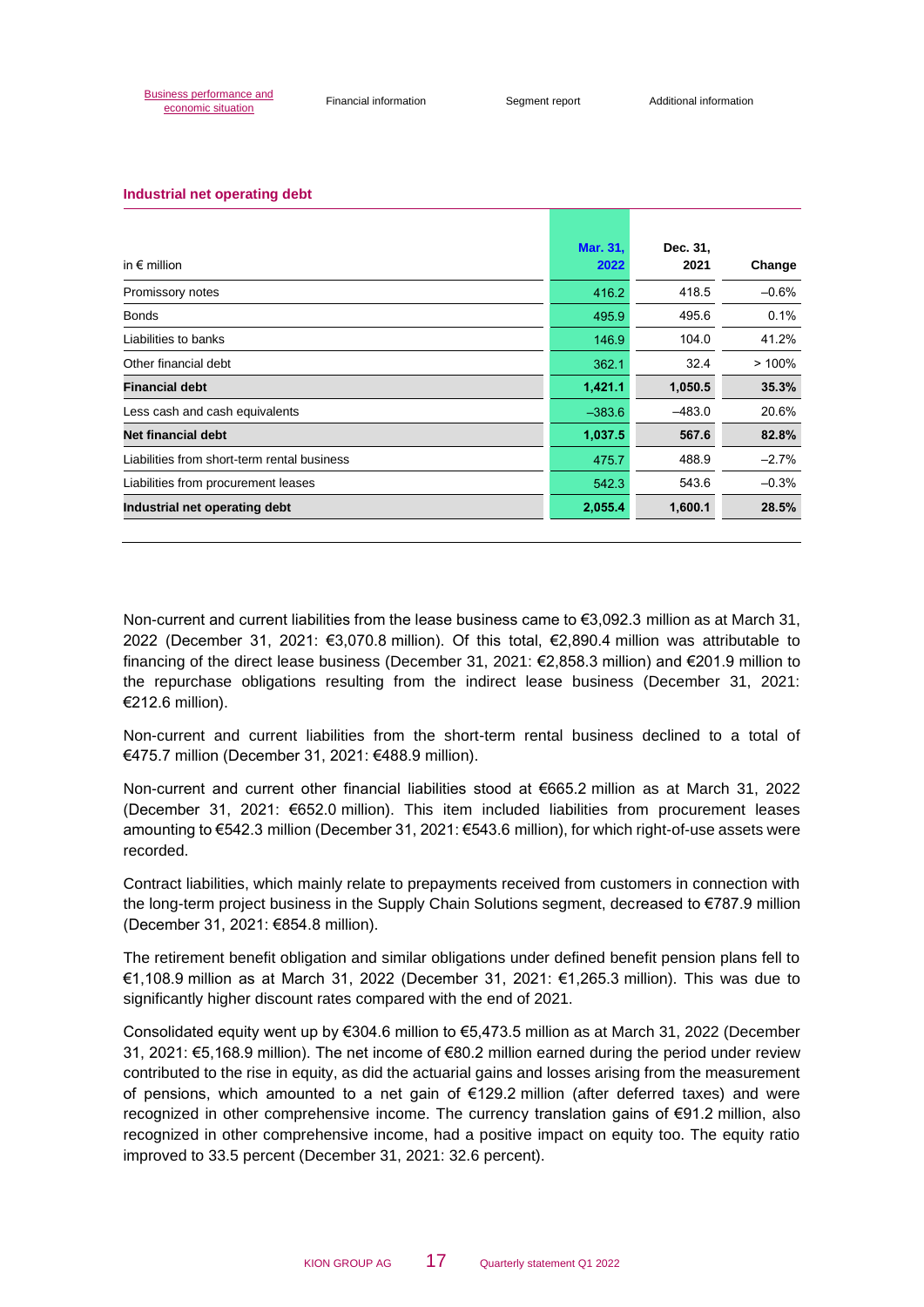#### Analysis of capital expenditure

The KION Group's capital expenditure on property, plant, and equipment and on intangible assets in the first quarter of 2022 (excluding right-of-use assets from procurement leases) gave rise to cash payments of €81.4 million (Q1 2021: €58.0 million). The focus in the Industrial Trucks & Services segment was on the expansion and modernization of production and technology facilities. Capital expenditure in the Supply Chain Solutions segment predominantly related to development costs.

#### Analysis of liquidity

Cash and cash equivalents decreased to  $\epsilon$ 383.6 million as at the reporting date (December 31, 2021: €483.0 million) owing to the change in free cash flow. Taking into account the credit facility of €973.2 million that was still freely available (December 31, 2021: €1,000.0 million), the unrestricted cash and cash equivalents available to the KION Group as at March 31, 2022 amounted to €1,337.3 million (December 31, 2021: €1,473.7 million).

Cash flow from operating activities amounted to a net cash outflow of minus €354.9 million, which was down sharply compared with the net cash provided by operating activities of €331.9 million in the prior-year period. As well as the reduction in earnings from operations, the considerable rise in net working capital of €433.8 million reduced the level of cash flow from operating activities. There was a particularly sharp rise in inventories in the ITS segment owing to the supply problems. Moreover, higher contract balances in the SCS segment's project business meant that further liquidity was tied up.

Net cash used for investing activities amounted to minus €77.8 million in the reporting period, which was a higher amount than in the comparative period (Q1 2021: minus €69.8 million). Within this total, cash payments for capital expenditure on production facilities, product development, and purchased property, plant, and equipment rose to minus €81.4 million (Q1 2021: minus €58.0 million).

Free cash flow – the sum of cash flow from operating activities and investing activities – declined markedly to minus €432.6 million (Q1 2021: €262.1 million).

Net cash provided by financing activities amounted to €326.9 million in the quarter under review (Q1 2021: net cash used of minus €66.8 million). This change was primarily due to financial debt taken on in connection with the commercial paper program. Payments made for interest portions and principal portions under procurement leases totaled minus €37.7 million (Q1 2021: minus €33.8 million). Current interest payments increased to minus €4.3 million (Q1 2021: minus €2.3 million).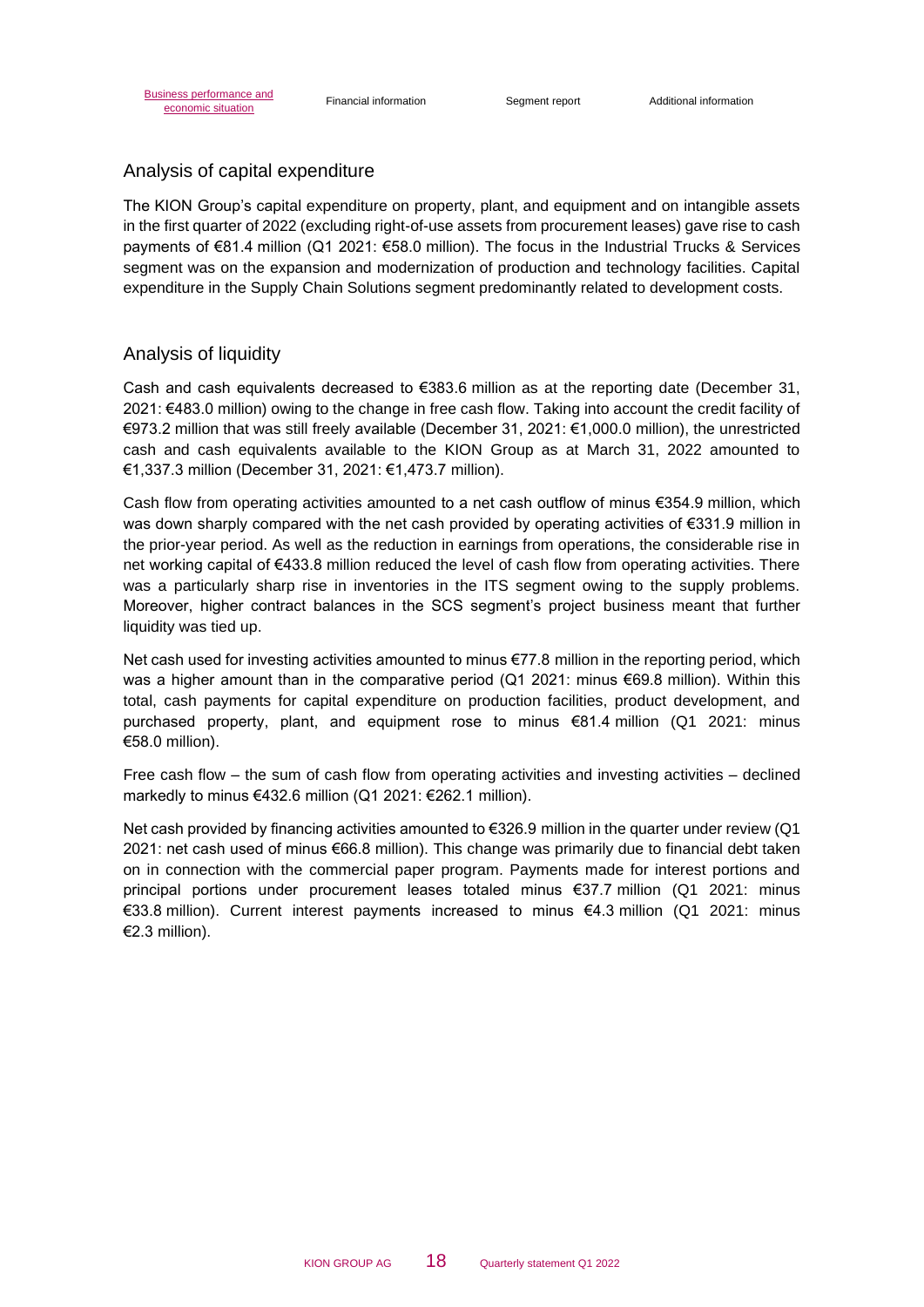#### **Condensed consolidated statement of cash flows**

|                                                                                                         | Q <sub>1</sub> | Q1      |               |
|---------------------------------------------------------------------------------------------------------|----------------|---------|---------------|
| in $\epsilon$ million                                                                                   | 2022           | 2021    | Change        |
| <b>EBIT</b>                                                                                             | 117.8          | 193.5   | $-39.1%$      |
| Amortization / depreciation <sup>1</sup> on non-current assets<br>(without lease and rental assets)     | 111.9          | 99.3    | 12.7%         |
| Net changes from lease business (including depreciation <sup>1</sup><br>and release of deferred income) | $-10.2$        | 0.2     | $\leq -100\%$ |
| + Net changes from short-term rental business (including depreciation <sup>1</sup> )                    | $-16.8$        | 7.0     | $\leq -100\%$ |
| + Changes in net working capital                                                                        | $-433.8$       | 101.2   | $\leq -100\%$ |
| + Taxes paid                                                                                            | $-37.9$        | $-52.8$ | 28.3%         |
| + Other                                                                                                 | $-85.9$        | $-16.6$ | $\leq -100\%$ |
| = Cash flow from operating activities                                                                   | $-354.9$       | 331.9   | $\le -100\%$  |
| + Cash flow from investing activities                                                                   | $-77.8$        | $-69.8$ | $-11.4%$      |
| thereof changes from acquisitions                                                                       |                | $-11.8$ | 100.0%        |
| thereof changes from other investing activities                                                         | $-77.8$        | $-58.0$ | $-34.1%$      |
| $=$ Free cash flow                                                                                      | $-432.6$       | 262.1   | $\le -100\%$  |
| + Cash flow from financing activities                                                                   | 326.9          | $-66.8$ | >100%         |
| + Effect of exchange rate changes on cash                                                               | 6.3            | 5.3     | 18.6%         |
| = Change in cash and cash equivalents                                                                   | $-99.4$        | 200.6   | $\le -100\%$  |

1 Including impairment and reversals of impairment

### Outlook for 2022

In view of the ongoing and substantial uncertainties in the procurement markets, which are being significantly exacerbated by the war in Ukraine and renewed coronavirus lockdowns, especially in Asia, the Executive Board of KION GROUP AG decided on April 4, 2022 to withdraw the outlook for 2022 that had been published in the 2021 annual report.

Although the KION Group believes that the fundamental driving factors in the intralogistics industry remain intact, there are significant uncertainties with regard to evaluating the Group's business performance over the further course of the year. From the current perspective, it is not possible to reliably assess how the war in Ukraine or the coronavirus pandemic will unfold or what their economic impact will be. The bottlenecks in the procurement markets, which are persisting for much longer than anticipated, and continuing sharp rises in the cost of materials and logistics costs will have a particularly adverse effect on the KION Group's adjusted EBIT and free cash flow. This applies to both segments in equal measure.

The KION Group intends to issue a new outlook later in the year.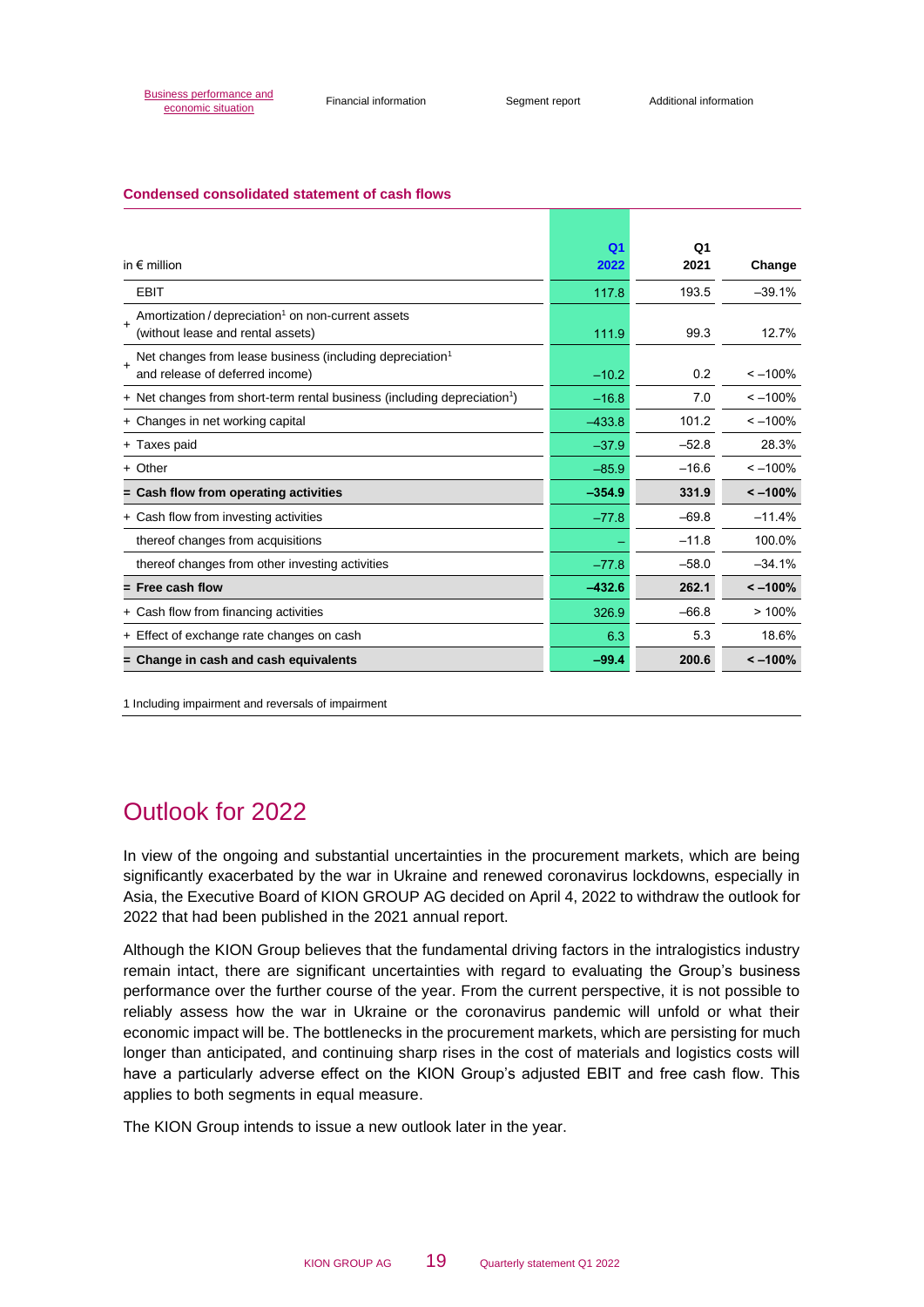# <span id="page-19-0"></span>Financial information

#### **Condensed consolidated income statement**

| Q <sub>1</sub><br>Q1<br>in $\epsilon$ million<br>2022<br>2021<br>2,375.1<br>2,734.5<br>Revenue<br>Cost of sales<br>$-1,759.8$<br>$-2,130.3$<br>604.2<br><b>Gross profit</b><br>615.3<br>$-236.0$<br>Selling expenses<br>$-274.1$<br>$-40.5$<br>Research and development costs<br>$-47.0$<br>$-160.3$<br>$-151.0$<br>20.9<br>39.3<br>$-19.7$<br>$-47.0$<br>4.6<br>2.7<br>117.8<br>193.5<br>35.7<br>72.5<br>$-45.7$<br><b>Financial expenses</b><br>$-75.3$<br>$-2.8$<br>$-10.0$<br>115.0<br>183.5<br><b>Earnings before tax</b><br>$-34.8$<br>$-46.5$<br><b>Income taxes</b><br>$-53.2$<br><b>Current taxes</b><br>$-37.6$<br>Deferred taxes<br>2.8<br>6.6<br>80.2<br>137.0<br>Attributable to shareholders of KION GROUP AG<br>136.7<br>79.5<br>0.3<br>Attributable to non-controlling interests<br>0.7<br>Earnings per share<br>131.1<br>Average number of shares (in million)<br>131.1<br>1.04<br>Basic earnings per share (in $\epsilon$ )<br>0.61<br>0.61<br>1.04<br>Diluted earnings per share (in $\epsilon$ ) |                                          |  |
|----------------------------------------------------------------------------------------------------------------------------------------------------------------------------------------------------------------------------------------------------------------------------------------------------------------------------------------------------------------------------------------------------------------------------------------------------------------------------------------------------------------------------------------------------------------------------------------------------------------------------------------------------------------------------------------------------------------------------------------------------------------------------------------------------------------------------------------------------------------------------------------------------------------------------------------------------------------------------------------------------------------------|------------------------------------------|--|
|                                                                                                                                                                                                                                                                                                                                                                                                                                                                                                                                                                                                                                                                                                                                                                                                                                                                                                                                                                                                                      |                                          |  |
|                                                                                                                                                                                                                                                                                                                                                                                                                                                                                                                                                                                                                                                                                                                                                                                                                                                                                                                                                                                                                      |                                          |  |
|                                                                                                                                                                                                                                                                                                                                                                                                                                                                                                                                                                                                                                                                                                                                                                                                                                                                                                                                                                                                                      |                                          |  |
|                                                                                                                                                                                                                                                                                                                                                                                                                                                                                                                                                                                                                                                                                                                                                                                                                                                                                                                                                                                                                      |                                          |  |
|                                                                                                                                                                                                                                                                                                                                                                                                                                                                                                                                                                                                                                                                                                                                                                                                                                                                                                                                                                                                                      |                                          |  |
|                                                                                                                                                                                                                                                                                                                                                                                                                                                                                                                                                                                                                                                                                                                                                                                                                                                                                                                                                                                                                      |                                          |  |
|                                                                                                                                                                                                                                                                                                                                                                                                                                                                                                                                                                                                                                                                                                                                                                                                                                                                                                                                                                                                                      |                                          |  |
|                                                                                                                                                                                                                                                                                                                                                                                                                                                                                                                                                                                                                                                                                                                                                                                                                                                                                                                                                                                                                      |                                          |  |
|                                                                                                                                                                                                                                                                                                                                                                                                                                                                                                                                                                                                                                                                                                                                                                                                                                                                                                                                                                                                                      | Administrative expenses                  |  |
|                                                                                                                                                                                                                                                                                                                                                                                                                                                                                                                                                                                                                                                                                                                                                                                                                                                                                                                                                                                                                      | Other income                             |  |
|                                                                                                                                                                                                                                                                                                                                                                                                                                                                                                                                                                                                                                                                                                                                                                                                                                                                                                                                                                                                                      | Other expenses                           |  |
|                                                                                                                                                                                                                                                                                                                                                                                                                                                                                                                                                                                                                                                                                                                                                                                                                                                                                                                                                                                                                      | Profit from equity-accounted investments |  |
|                                                                                                                                                                                                                                                                                                                                                                                                                                                                                                                                                                                                                                                                                                                                                                                                                                                                                                                                                                                                                      | Earnings before interest and tax         |  |
|                                                                                                                                                                                                                                                                                                                                                                                                                                                                                                                                                                                                                                                                                                                                                                                                                                                                                                                                                                                                                      |                                          |  |
|                                                                                                                                                                                                                                                                                                                                                                                                                                                                                                                                                                                                                                                                                                                                                                                                                                                                                                                                                                                                                      | <b>Financial income</b>                  |  |
|                                                                                                                                                                                                                                                                                                                                                                                                                                                                                                                                                                                                                                                                                                                                                                                                                                                                                                                                                                                                                      |                                          |  |
|                                                                                                                                                                                                                                                                                                                                                                                                                                                                                                                                                                                                                                                                                                                                                                                                                                                                                                                                                                                                                      | <b>Net financial expenses</b>            |  |
|                                                                                                                                                                                                                                                                                                                                                                                                                                                                                                                                                                                                                                                                                                                                                                                                                                                                                                                                                                                                                      |                                          |  |
|                                                                                                                                                                                                                                                                                                                                                                                                                                                                                                                                                                                                                                                                                                                                                                                                                                                                                                                                                                                                                      |                                          |  |
|                                                                                                                                                                                                                                                                                                                                                                                                                                                                                                                                                                                                                                                                                                                                                                                                                                                                                                                                                                                                                      |                                          |  |
|                                                                                                                                                                                                                                                                                                                                                                                                                                                                                                                                                                                                                                                                                                                                                                                                                                                                                                                                                                                                                      |                                          |  |
|                                                                                                                                                                                                                                                                                                                                                                                                                                                                                                                                                                                                                                                                                                                                                                                                                                                                                                                                                                                                                      |                                          |  |
|                                                                                                                                                                                                                                                                                                                                                                                                                                                                                                                                                                                                                                                                                                                                                                                                                                                                                                                                                                                                                      |                                          |  |
|                                                                                                                                                                                                                                                                                                                                                                                                                                                                                                                                                                                                                                                                                                                                                                                                                                                                                                                                                                                                                      | <b>Net income</b>                        |  |
|                                                                                                                                                                                                                                                                                                                                                                                                                                                                                                                                                                                                                                                                                                                                                                                                                                                                                                                                                                                                                      |                                          |  |
|                                                                                                                                                                                                                                                                                                                                                                                                                                                                                                                                                                                                                                                                                                                                                                                                                                                                                                                                                                                                                      |                                          |  |
|                                                                                                                                                                                                                                                                                                                                                                                                                                                                                                                                                                                                                                                                                                                                                                                                                                                                                                                                                                                                                      |                                          |  |
|                                                                                                                                                                                                                                                                                                                                                                                                                                                                                                                                                                                                                                                                                                                                                                                                                                                                                                                                                                                                                      |                                          |  |
|                                                                                                                                                                                                                                                                                                                                                                                                                                                                                                                                                                                                                                                                                                                                                                                                                                                                                                                                                                                                                      |                                          |  |
|                                                                                                                                                                                                                                                                                                                                                                                                                                                                                                                                                                                                                                                                                                                                                                                                                                                                                                                                                                                                                      |                                          |  |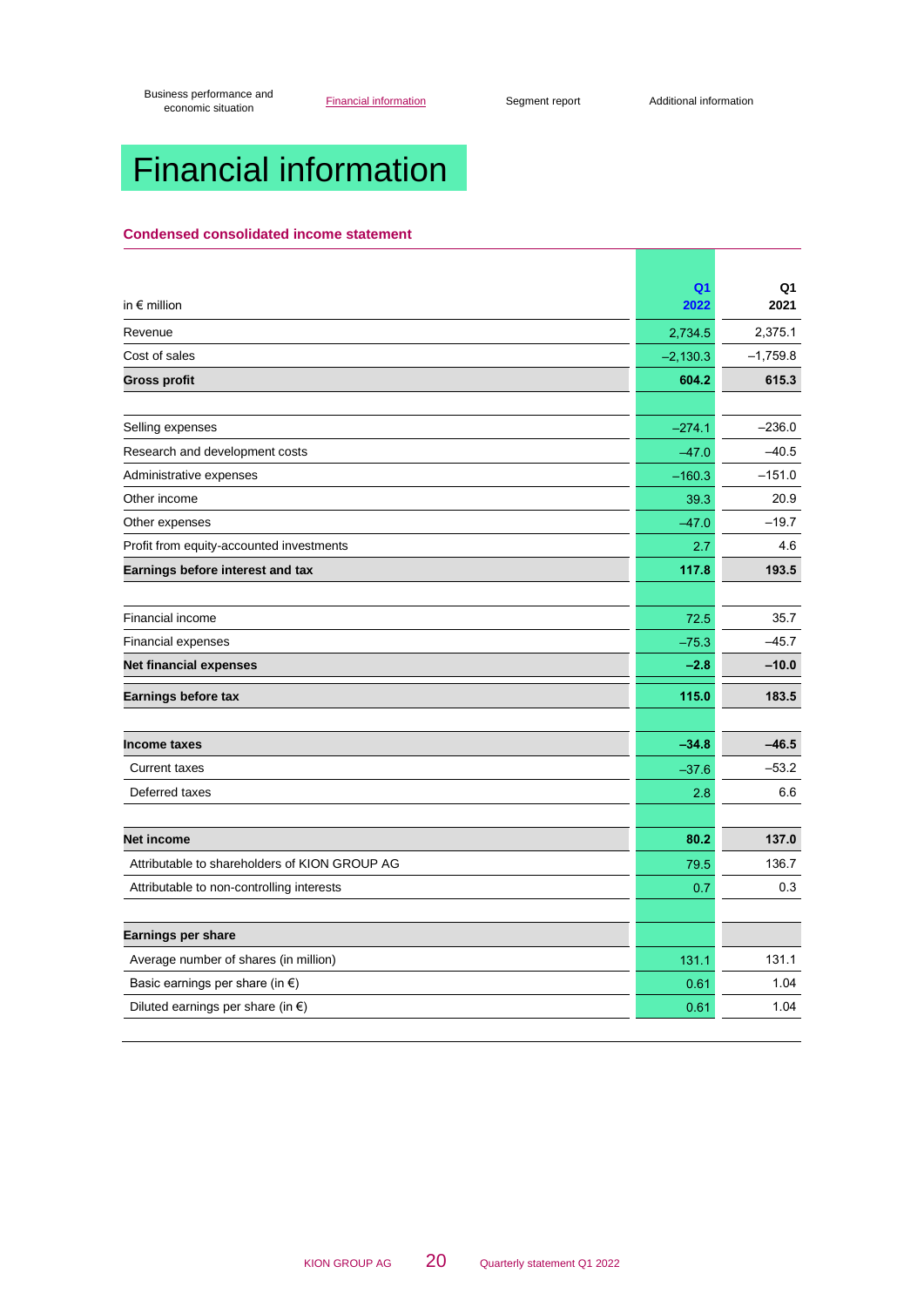#### **Condensed consolidated statement of comprehensive income**

| in $\epsilon$ million                                                  | Q1<br>2022 | Q1<br>2021 |
|------------------------------------------------------------------------|------------|------------|
| <b>Net income</b>                                                      | 80.2       | 137.0      |
| Items that will not be reclassified subsequently to profit or loss     | 130.5      | 145.6      |
| Gains / losses on defined benefit obligation                           | 129.2      | 145.0      |
| thereof changes in unrealized gains and losses                         | 183.9      | 204.6      |
| thereof tax effect                                                     | $-54.7$    | $-59.6$    |
|                                                                        |            |            |
| Changes in unrealized gains / losses on financial investments          | $-0.0$     | 1.3        |
| Changes in unrealized gains / losses from equity-accounted investments | 1.3        | $-0.7$     |
| Items that may be reclassified subsequently to profit or loss          | 93.1       | 113.4      |
|                                                                        |            |            |
| Impact of exchange differences                                         | 91.2       | 120.1      |
| thereof changes in unrealized gains and losses                         | 91.2       | 120.1      |
| thereof realized gains $(-)$ and losses $(+)$                          | $-0.0$     | 0.0        |
| Gains / losses on hedge reserves                                       | 1.7        | $-7.1$     |
| thereof changes in unrealized gains and losses                         | $-1.5$     | $-7.2$     |
| thereof realized gains $(-)$ and losses $(+)$                          | 3.5        | $-1.8$     |
| thereof tax effect                                                     | $-0.3$     | 1.9        |
| Changes in unrealized gains / losses from equity-accounted investments | 0.2        | 0.4        |
|                                                                        |            |            |
| Other comprehensive income                                             | 223.6      | 259.0      |
| <b>Total comprehensive income</b>                                      | 303.8      | 396.0      |
| Attributable to shareholders of KION GROUP AG                          | 302.4      | 394.8      |
| Attributable to non-controlling interests                              | 1.4        | 1.2        |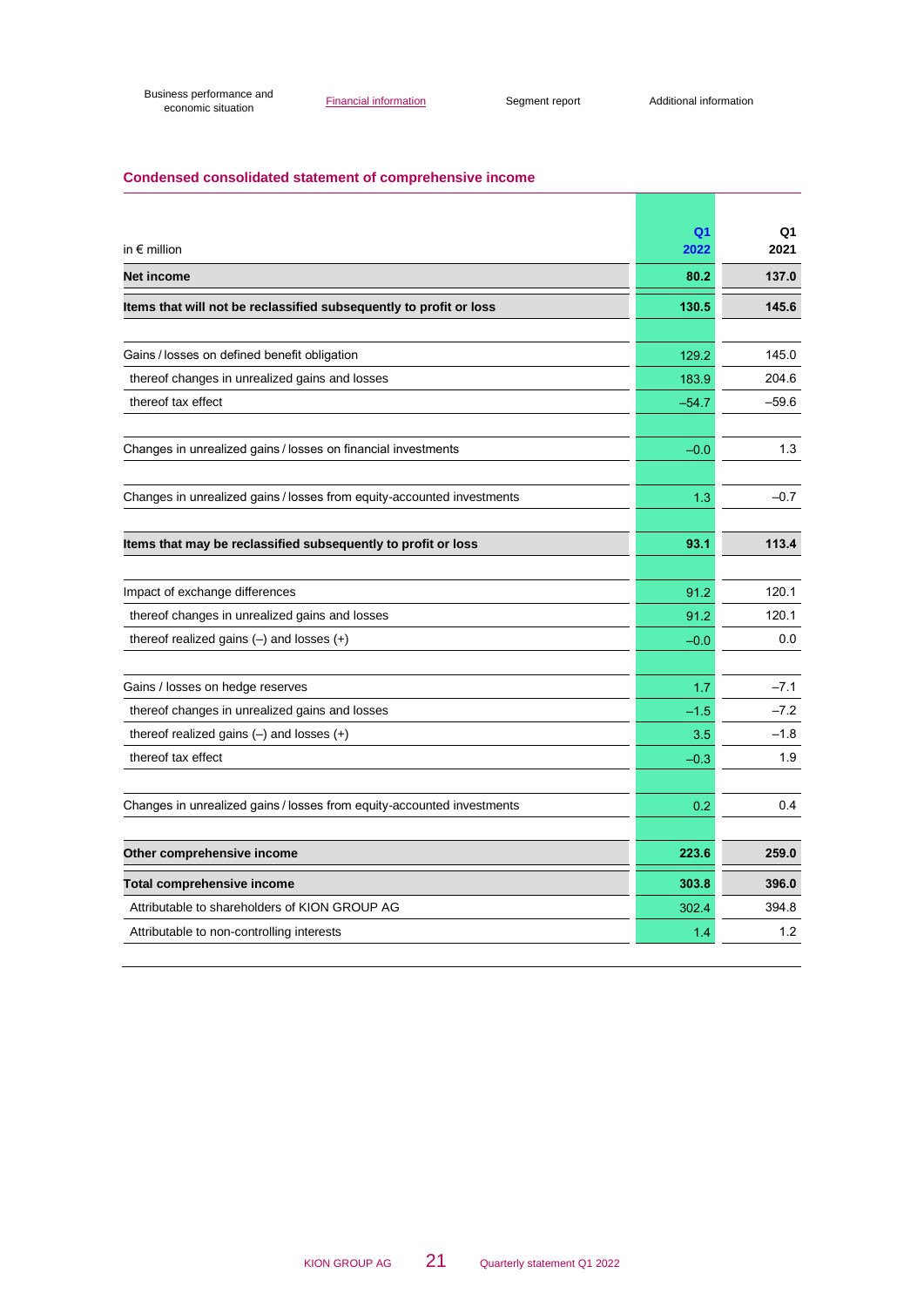#### **Condensed consolidated statement of financial position – Assets**

| in $\epsilon$ million               | <b>Mar. 31.</b><br>2022 | Dec. 31,<br>2021 |
|-------------------------------------|-------------------------|------------------|
| Goodwill                            | 3,596.2                 | 3.544.8          |
| Other intangible assets             | 2,171.7                 | 2,165.9          |
| Leased assets                       | 1,385.1                 | 1,391.5          |
| <b>Rental assets</b>                | 543.4                   | 542.8            |
| Other property, plant and equipment | 1,476.0                 | 1,447.5          |
| Equity-accounted investments        | 86.8                    | 84.3             |
| Lease receivables                   | 1,327.5                 | 1,318.9          |
| Other financial assets              | 115.4                   | 96.1             |
| Other assets                        | 131.0                   | 111.8            |
| Deferred taxes                      | 388.0                   | 449.3            |
| <b>Non-current assets</b>           | 11,221.2                | 11,153.0         |
|                                     |                         |                  |
| Inventories                         | 1,890.8                 | 1,632.1          |
| Lease receivables                   | 477.1                   | 465.1            |
| Contract assets                     | 558.7                   | 519.1            |
| Trade receivables                   | 1,514.2                 | 1,339.2          |
| Income tax receivables              | 48.0                    | 58.6             |
| Other financial assets              | 72.1                    | 62.8             |
| Other assets                        | 182.9                   | 138.0            |
| Cash and cash equivalents           | 383.6                   | 483.0            |
| <b>Current assets</b>               | 5,127.4                 | 4,697.9          |
| <b>Total assets</b>                 | 16,348.7                | 15,850.9         |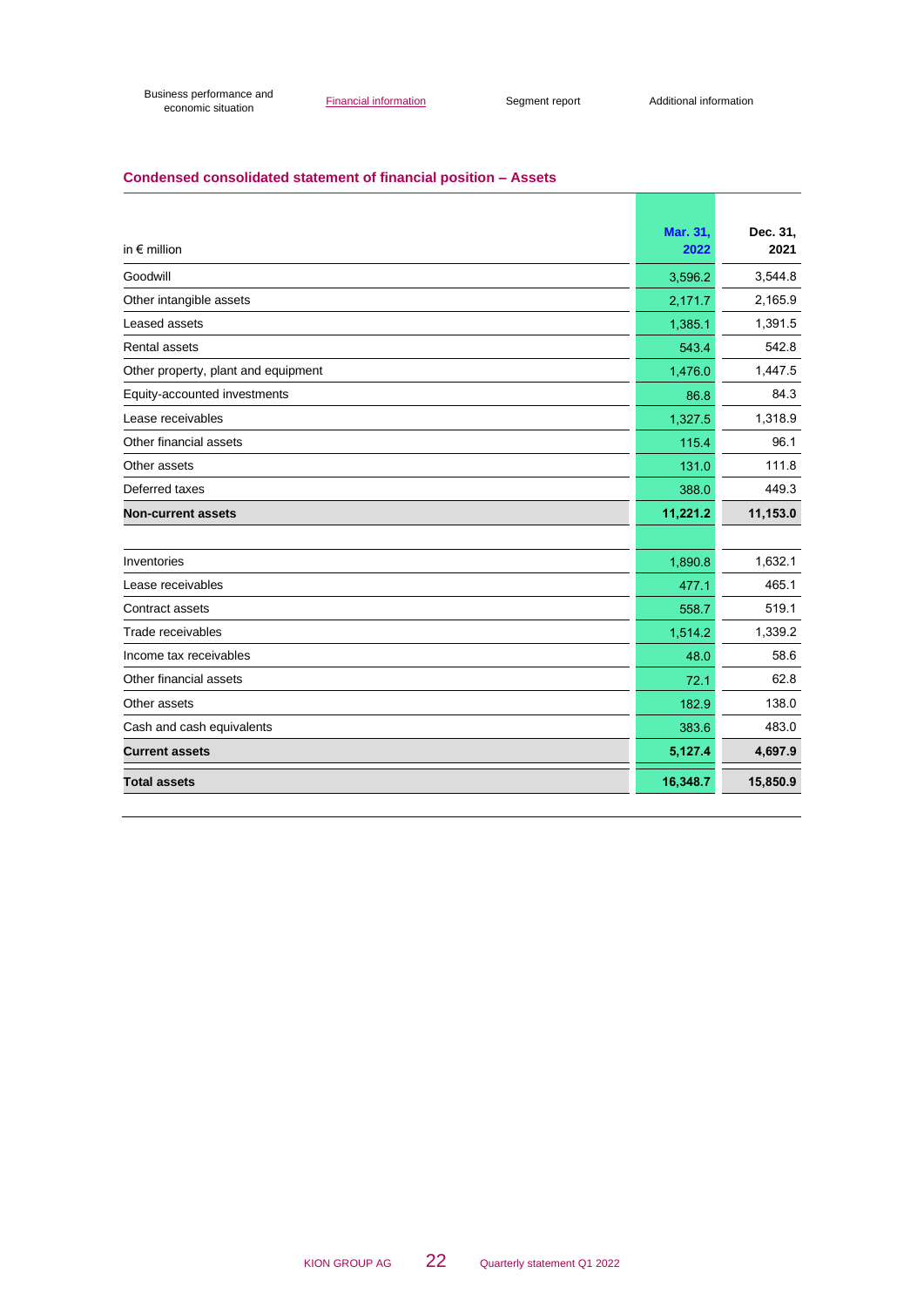#### **Condensed consolidated statement of financial position – Equity and liabilities**

| in $\epsilon$ million                                 | <b>Mar. 31,</b><br>2022 | Dec. 31,<br>2021 |
|-------------------------------------------------------|-------------------------|------------------|
| Subscribed capital                                    | 131.1                   | 131.1            |
| Capital reserve                                       | 3,826.5                 | 3,826.4          |
| Retained earnings                                     | 1,778.7                 | 1,699.2          |
| Accumulated other comprehensive loss                  | $-256.7$                | $-479.6$         |
| Non-controlling interests                             | $-6.1$                  | $-8.3$           |
| <b>Equity</b>                                         | 5,473.5                 | 5,168.9          |
|                                                       |                         |                  |
| Retirement benefit obligation and similar obligations | 1,108.9                 | 1,265.3          |
| <b>Financial liabilities</b>                          | 902.2                   | 898.7            |
| Liabilities from lease business                       | 1,777.2                 | 1,793.5          |
| Liabilities from short-term rental business           | 310.0                   | 321.4            |
| Other provisions                                      | 129.4                   | 143.1            |
| Other financial liabilities                           | 428.1                   | 433.2            |
| <b>Other liabilities</b>                              | 188.9                   | 198.0            |
| Deferred taxes                                        | 518.9                   | 523.5            |
| <b>Non-current liabilities</b>                        | 5,363.4                 | 5,576.7          |
|                                                       |                         |                  |
| <b>Financial liabilities</b>                          | 518.9                   | 151.9            |
| Liabilities from lease business                       | 1,315.1                 | 1,277.3          |
| Liabilities from short-term rental business           | 165.7                   | 167.5            |
| <b>Contract liabilities</b>                           | 787.9                   | 854.8            |
| Trade payables                                        | 1,544.7                 | 1,443.7          |
| Income tax liabilities                                | 40.8                    | 51.4             |
| Other provisions                                      | 180.2                   | 197.2            |
| Other financial liabilities                           | 237.2                   | 218.8            |
| Other liabilities                                     | 721.3                   | 742.9            |
| <b>Current liabilities</b>                            | 5,511.7                 | 5,105.3          |
| <b>Total equity and liabilities</b>                   | 16,348.7                | 15,850.9         |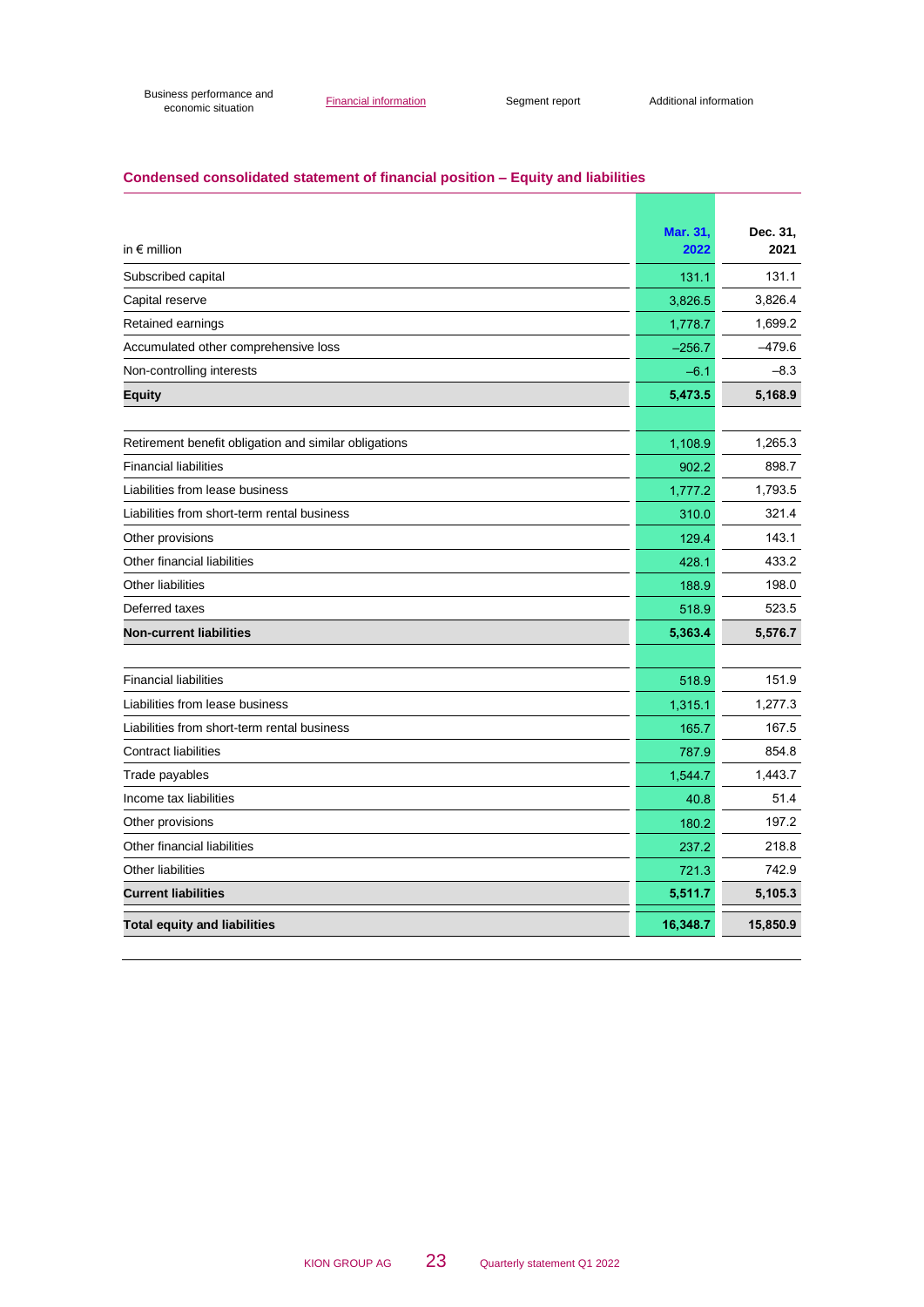#### **Condensed consolidated statement of cash flows**

| in $\epsilon$ million                                                                                                            | Q <sub>1</sub><br>2022 | Q1<br>2021 |
|----------------------------------------------------------------------------------------------------------------------------------|------------------------|------------|
| Earnings before interest and tax                                                                                                 | 117.8                  | 193.5      |
|                                                                                                                                  |                        |            |
| Amortization, depreciation and impairment minus reversals of impairment on non-current<br>assets without lease and rental assets | 111.9                  | 99.3       |
| Depreciation and impairment minus reversals of impairment on lease and rental assets                                             | 143.4                  | 128.4      |
| Non-cash reversals of deferred revenue from lease business                                                                       | $-31.6$                | $-41.4$    |
| Other non-cash income $(-)$ / expenses $(+)$                                                                                     | 8.9                    | 9.0        |
| Gains $(-)$ / losses $(+)$ on disposal of non-current assets                                                                     | $-0.6$                 | $-1.9$     |
| Change in leased assets (excluding depreciation) and receivables /<br>liabilities from lease business                            | $-67.2$                | $-417$     |
| Change in rental assets (excluding depreciation) and liabilities from rental business                                            | $-71.6$                | $-38.2$    |
| Change in net working capital                                                                                                    | $-433.8$               | 101.2      |
| thereof inventories                                                                                                              | $-237.8$               | $-104.1$   |
| thereof trade receivables and trade payables                                                                                     | $-81.4$                | 130.8      |
| thereof contract assets and contract liabilities                                                                                 | $-114.6$               | 74.6       |
| Cash payments for defined benefit obligations                                                                                    | $-6.0$                 | $-5.6$     |
| Change in other provisions                                                                                                       | $-33.9$                | 10.1       |
| Change in other operating assets / liabilities                                                                                   | $-54.3$                | $-28.2$    |
| Taxes paid                                                                                                                       | $-37.9$                | $-52.8$    |
| Cash flow from operating activities                                                                                              | $-354.9$               | 331.9      |
|                                                                                                                                  |                        |            |
| Cash payments for purchase of non-current assets                                                                                 | $-81.4$                | $-58.0$    |
| Cash receipts from disposal of non-current assets                                                                                | 1.2                    | 1.7        |
| Dividends received                                                                                                               | 2.4                    | 0.1        |
| Acquisition of subsidiaries / other businesses (net of cash acquired)                                                            |                        | $-11.8$    |
| Cash receipts / payments for sundry assets                                                                                       | 0.1                    | $-1.7$     |
| Cash flow from investing activities                                                                                              | $-77.8$                | $-69.8$    |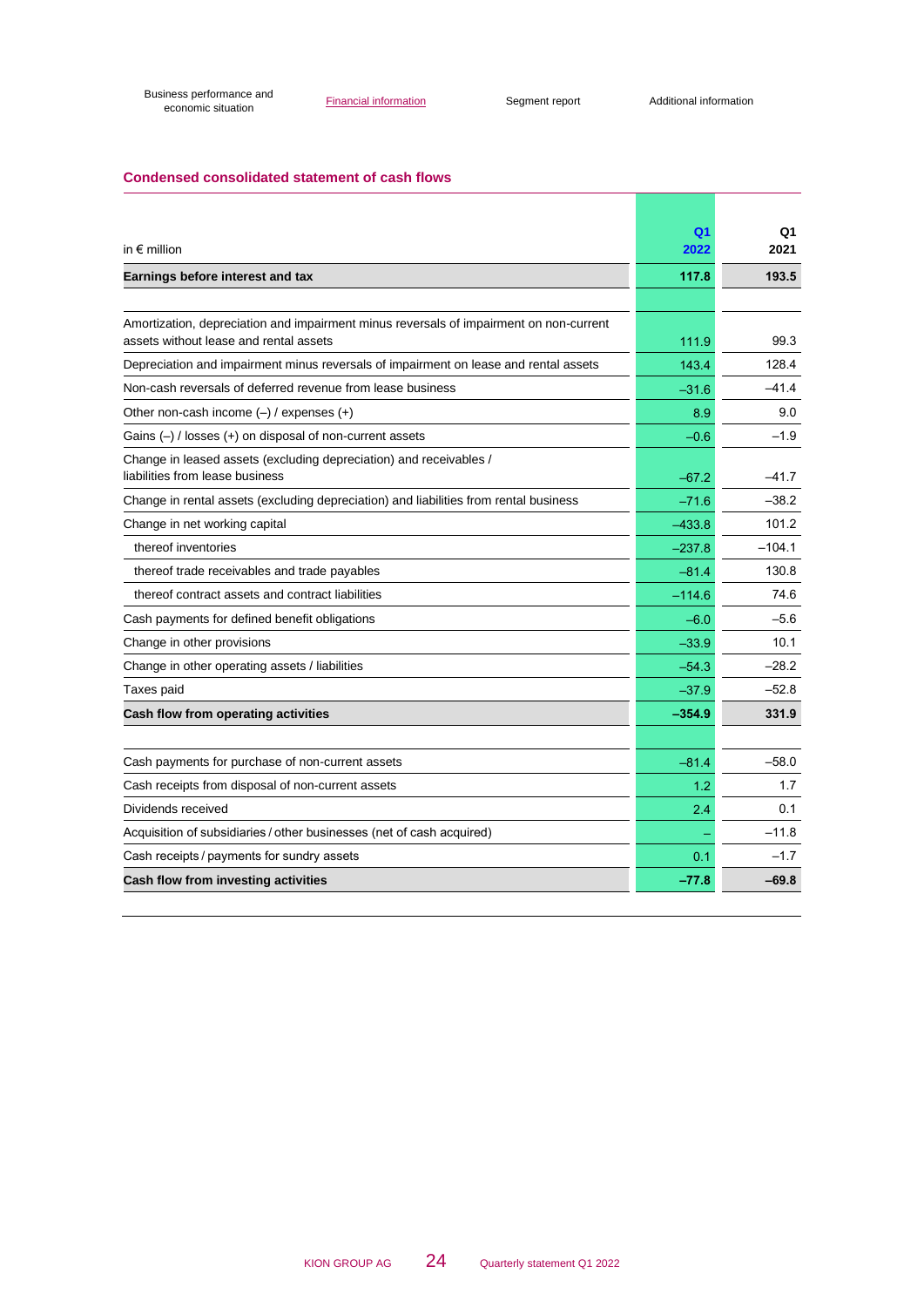#### **Condensed consolidated statement of cash flows (continued)**

| in $\epsilon$ million                                        | $\Omega$ 1<br>2022 | Q1<br>2021 |
|--------------------------------------------------------------|--------------------|------------|
| Financing costs paid                                         | $-0.5$             | $-1.3$     |
| Transaction costs in connection with equity measures         |                    | $-2.1$     |
| Proceeds from borrowings                                     | 395.5              | 28.7       |
| Repayment of borrowings                                      | $-28.2$            | $-53.4$    |
| Interest received                                            | 1.0                | 0.3        |
| Interest paid                                                | $-4.3$             | $-2.3$     |
| Interest and principal portion from procurement leases       | $-37.7$            | $-33.8$    |
| Cash receipts / payments from other financing activities     | 1.2                | $-2.8$     |
| Cash flow from financing activities                          | 326.9              | $-66.8$    |
|                                                              |                    |            |
| Effect of exchange rate changes on cash and cash equivalents | 6.3                | 5.3        |
|                                                              |                    |            |
| Change in cash and cash equivalents                          | $-99.4$            | 200.6      |
| Cash and cash equivalents at the beginning of the period     | 483.0              | 314.4      |
| Cash and cash equivalents at the end of the period           | 383.6              | 515.1      |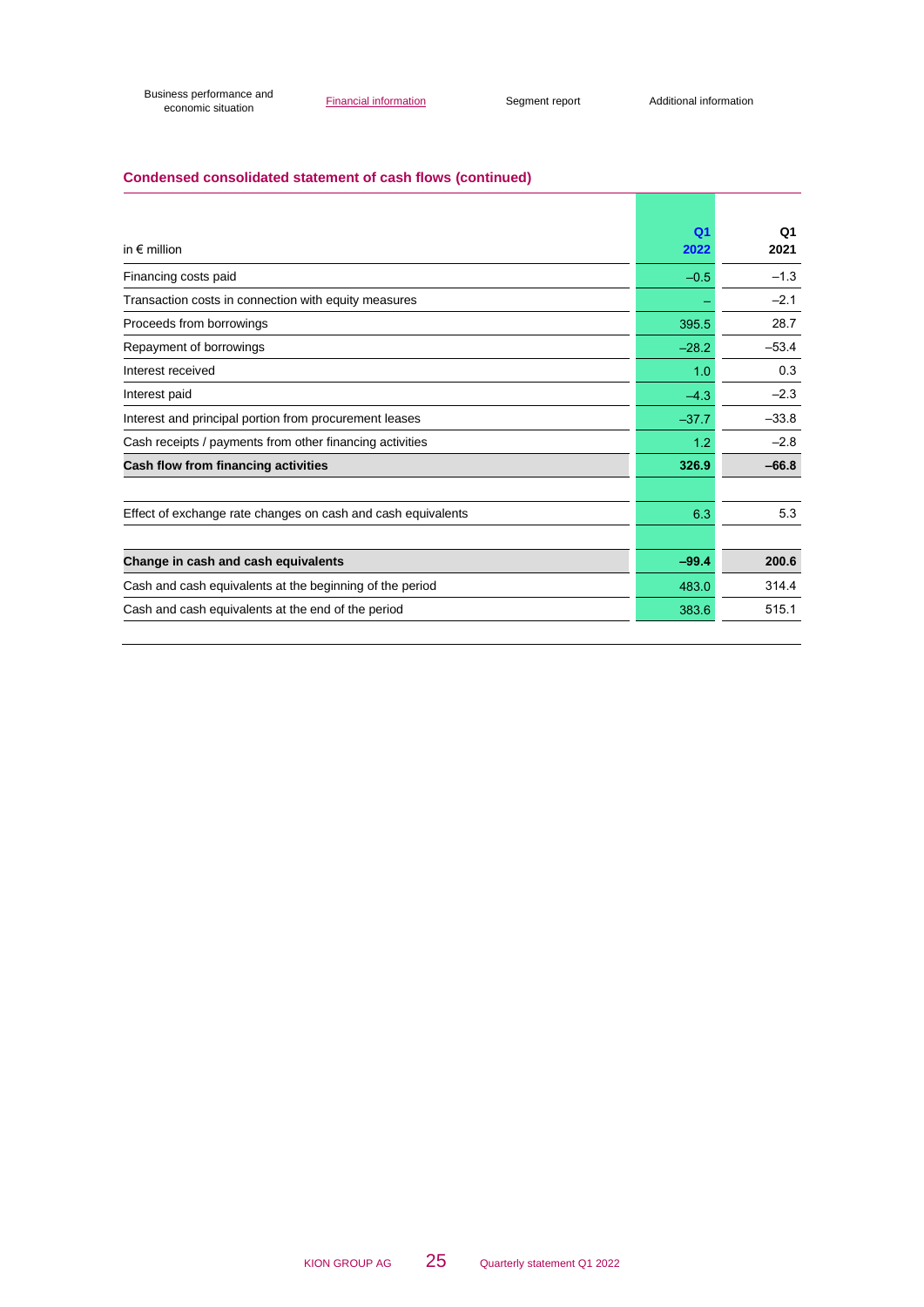[Business performance and](#page-3-0) siness performance and<br> [economic situation](#page-3-0)<br>
economic situation

<span id="page-25-0"></span>

The Executive Board, as the chief operating decision-maker (CODM), manages the KION Group on the basis of the following segments: Industrial Trucks & Services, Supply Chain Solutions, and Corporate Services. The segments have been defined in accordance with the KION Group's organizational and strategic focus.

The KPIs used to manage the segments are order intake, revenue, and adjusted EBIT. Segment reporting therefore includes a reconciliation of externally reported consolidated earnings before interest and tax (EBIT) – including effects from purchase price allocations and non-recurring items – to the adjusted EBIT for the segments.

The following tables show information on the KION Group's operating segments for the first quarter of 2022 and for the first quarter of 2021.

| in $\epsilon$ million                      | <b>Industrial</b><br><b>Trucks</b><br>& Services | <b>Supply</b><br>Chain<br><b>Solutions</b> | Corporate<br><b>Services</b> | Consoli-<br>dation/<br>Reconci-<br>liation | <b>Total</b> |
|--------------------------------------------|--------------------------------------------------|--------------------------------------------|------------------------------|--------------------------------------------|--------------|
| Revenue from external customers            | 1,716.3                                          | 1,017.7                                    | 0.5                          |                                            | 2,734.5      |
| Intersegment revenue                       | 2.1                                              | 2.1                                        | 52.1                         | $-56.4$                                    |              |
| Total revenue                              | 1,718.4                                          | 1,019.8                                    | 52.7                         | $-56.4$                                    | 2,734.5      |
| Earnings before tax                        | 89.3                                             | 43.0                                       | $-3.9$                       | $-13.4$                                    | 115.0        |
| Net financial expenses                     | 3.9                                              | $-9.2$                                     | 2.5                          |                                            | $-2.8$       |
| <b>EBIT</b>                                | 85.3                                             | 52.2                                       | $-6.4$                       | $-13.4$                                    | 117.8        |
| + Non-recurring items                      | 28.4                                             | 0.2                                        | 1.9                          |                                            | 30.5         |
| + PPA items                                | 0.4                                              | 21.6                                       | 0.0                          |                                            | 22.1         |
| = Adjusted EBIT                            | 114.2                                            | 74.0                                       | $-4.6$                       | $-13.4$                                    | 170.3        |
| Segment assets                             | 11,846.8                                         | 6,245.9                                    | 2,335.7                      | $-4,079.8$                                 | 16,348.7     |
| Segment liabilities                        | 8,238.6                                          | 3,081.9                                    | 3,634.0                      | $-4,079.3$                                 | 10,875.2     |
| Capital expenditure <sup>1</sup>           | 57.7                                             | 19.7                                       | 4.1                          |                                            | 81.4         |
| Amortization and depreciation <sup>2</sup> | 38.9                                             | 11.8                                       | 4.0                          |                                            | 54.6         |
| Order intake                               | 2,082.1                                          | 843.2                                      | 52.7                         | $-77.9$                                    | 2,900.1      |
| Order book                                 | 3,192.8                                          | 3,695.4                                    |                              | $-33.6$                                    | 6,854.6      |
| Number of employees <sup>3</sup>           | 27,921                                           | 11,491                                     | 1,107                        |                                            | 40.519       |

#### **Segment report Q1 2022**

1 Capital expenditure including capitalized development costs, excluding right-of-use assets

2 On intangible assets and property, plant and equipment (excluding right-of-use assets and PPA items)

3 Number of employees (full-time equivalents) as at Mar. 31, 2022; allocation according to the contractual relationships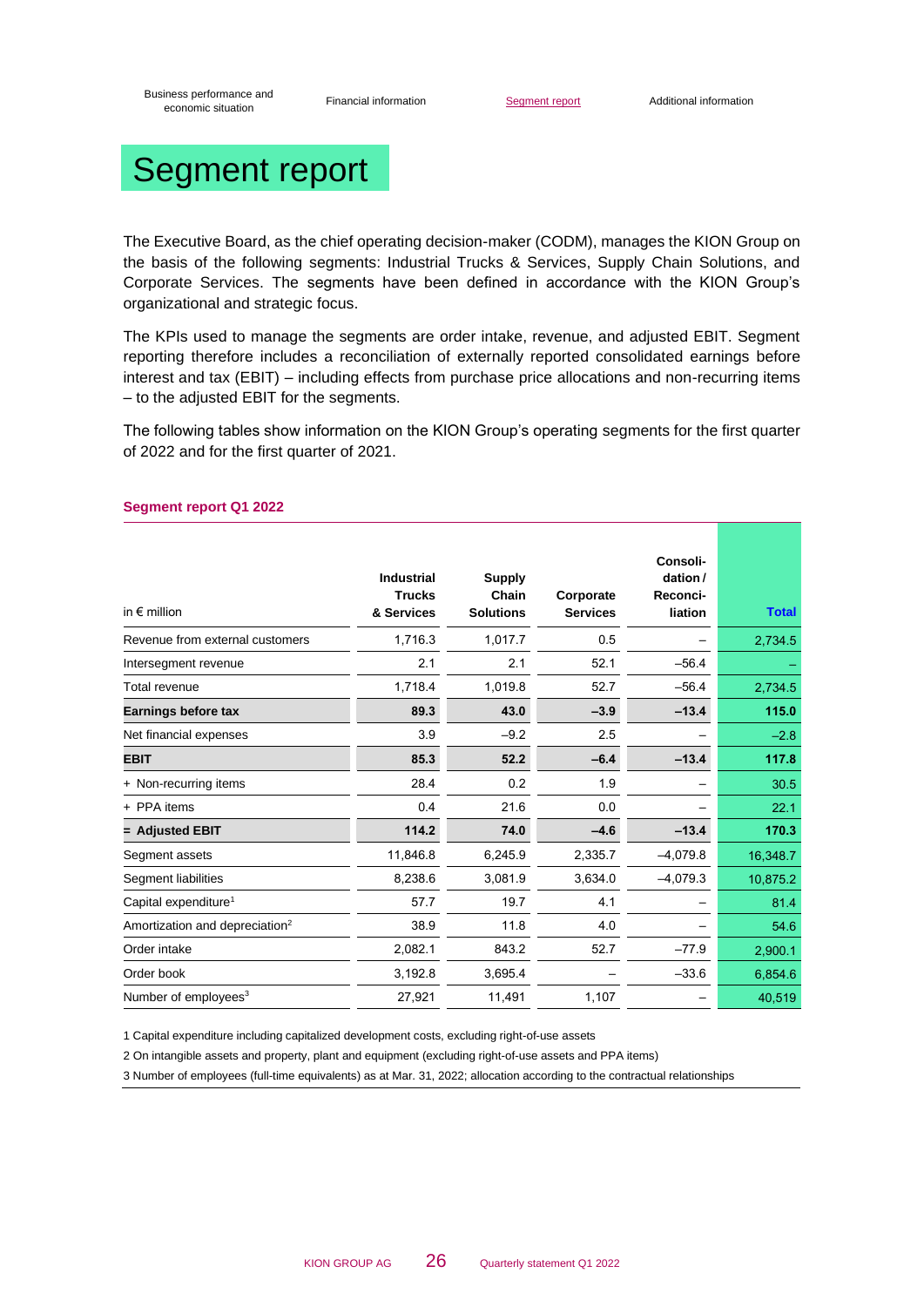#### **Segment report Q1 2021**

| in $\epsilon$ million                      | <b>Industrial</b><br><b>Trucks</b><br>& Services | <b>Supply</b><br>Chain<br><b>Solutions</b> | Corporate<br><b>Services</b> | Consoli-<br>dation/<br>Reconci-<br>liation | <b>Total</b> |
|--------------------------------------------|--------------------------------------------------|--------------------------------------------|------------------------------|--------------------------------------------|--------------|
| Revenue from external customers            | 1,516.1                                          | 856.5                                      | 2.5                          |                                            | 2,375.1      |
| Intersegment revenue                       | 2.6                                              | 4.1                                        | 41.2                         | $-47.9$                                    |              |
| Total revenue                              | 1,518.7                                          | 860.7                                      | 43.7                         | $-47.9$                                    | 2,375.1      |
| Earnings before tax                        | 125.6                                            | 73.0                                       | $-13.7$                      | $-1.5$                                     | 183.5        |
| Net financial expenses                     | $-5.5$                                           | $-7.5$                                     | 2.9                          |                                            | $-10.0$      |
| <b>EBIT</b>                                | 131.1                                            | 80.5                                       | $-16.6$                      | $-1.5$                                     | 193.5        |
| + Non-recurring items                      | $-0.5$                                           | 0.6                                        | 0.4                          |                                            | 0.5          |
| + PPA items                                | 0.4                                              | 20.6                                       | 0.0                          |                                            | 21.0         |
| = Adjusted EBIT                            | 131.0                                            | 101.7                                      | $-16.2$                      | $-1.5$                                     | 215.0        |
| Segment assets                             | 10,938.6                                         | 5,647.8                                    | 2,111.3                      | $-4,008.7$                                 | 14,689.0     |
| Segment liabilities                        | 7,724.6                                          | 2,680.6                                    | 3,621.7                      | $-4,004.9$                                 | 10,022.0     |
| Capital expenditure <sup>1</sup>           | 43.1                                             | 11.6                                       | 3.3                          |                                            | 58.0         |
| Amortization and depreciation <sup>2</sup> | 34.5                                             | 10.5                                       | 3.5                          |                                            | 48.4         |
| Order intake                               | 1,800.4                                          | 829.8                                      | 43.7                         | $-47.5$                                    | 2,626.3      |
| Order book                                 | 1,659.2                                          | 3,132.8                                    |                              | $-5.4$                                     | 4,786.6      |
| Number of employees <sup>3</sup>           | 26,464                                           | 9,426                                      | 910                          |                                            | 36,800       |

1 Capital expenditure including capitalized development costs, excluding right-of-use assets

2 On intangible assets and property, plant and equipment (excluding right-of-use assets and PPA items)

3 Number of employees (full-time equivalents) as at Mar. 31, 2021; allocation according to the contractual relationships

Frankfurt am Main, April 27, 2022

The Executive Board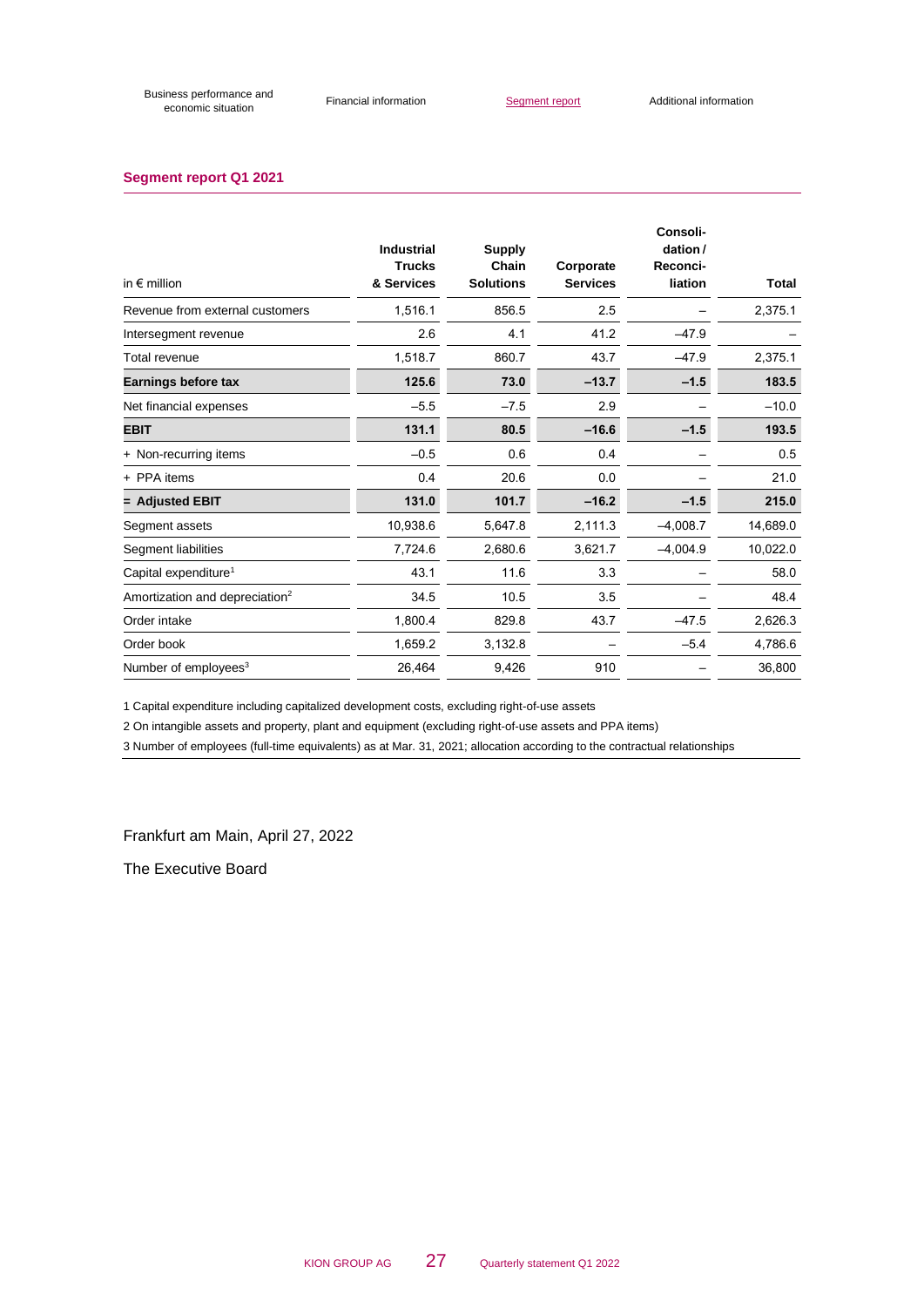[Business performance and](#page-3-0) siness performance and<br> [economic situation](#page-3-0)<br>
economic situation

# <span id="page-27-0"></span>Quarterly information

#### **KION Group quarterly information<sup>1</sup>**

| in $\epsilon$ million                                      | Q1 2022  | Q4 2021  | Q3 2021  | Q2 2021  | Q1 2021  | Q4 2020  | 2021       | 2020       |
|------------------------------------------------------------|----------|----------|----------|----------|----------|----------|------------|------------|
| Order intake                                               | 2,900.1  | 3,492.6  | 3,107.4  | 3,255.4  | 2,626.3  | 2,727.1  | 12,481.6   | 9,442.5    |
| <b>Industrial Trucks &amp; Services</b>                    | 2,082.1  | 2,435.2  | 1,710.0  | 2,220.7  | 1,800.4  | 1,707.1  | 8,166.3    | 5,796.8    |
| <b>Supply Chain Solutions</b>                              | 843.2    | 1,061.9  | 1,398.7  | 1,038.9  | 829.8    | 1,022.9  | 4,329.4    | 3,654.5    |
| Total revenue                                              | 2,734.5  | 2,760.6  | 2,565.8  | 2,592.8  | 2,375.1  | 2,341.4  | 10,294.3   | 8,341.6    |
| <b>Industrial Trucks &amp; Services</b>                    | 1,718.4  | 1,764.2  | 1,630.1  | 1,601.0  | 1,518.7  | 1,598.3  | 6,514.0    | 5,723.4    |
| <b>Supply Chain Solutions</b>                              | 1,019.8  | 1,001.9  | 937.0    | 996.5    | 860.7    | 747.3    | 3.796.2    | 2,627.1    |
| <b>Gross profit (adjusted)</b>                             | 621.7    | 605.4    | 646.7    | 659.3    | 624.8    | 573.0    | 2,536.2    | 2,099.6    |
| <b>Industrial Trucks &amp; Services</b>                    | 440.5    | 427.2    | 446.7    | 444.0    | 433.3    | 395.5    | 1,751.2    | 1,490.7    |
| <b>Supply Chain Solutions</b>                              | 173.2    | 179.0    | 199.3    | 214.9    | 188.1    | 176.6    | 781.3      | 601.5      |
| Selling expenses and administrative<br>expenses (adjusted) | $-413.3$ | $-411.9$ | $-380.1$ | $-380.7$ | $-372.6$ | $-344.0$ | $-1,545.3$ | $-1,387.3$ |
| Industrial Trucks & Services                               | $-303.4$ | $-289.7$ | $-278.9$ | $-277.9$ | $-279.1$ | $-256.7$ | $-1,125.6$ | $-1,051.7$ |
| <b>Supply Chain Solutions</b>                              | $-84.9$  | $-90.7$  | $-77.1$  | $-78.0$  | $-73.0$  | $-73.3$  | $-318.7$   | $-281.6$   |
| <b>Research and development costs</b><br>(adjusted)        | $-47.0$  | -50.6    | $-41.9$  | $-45.7$  | $-40.5$  | $-40.6$  | $-178.7$   | $-153.9$   |
| <b>Industrial Trucks &amp; Services</b>                    | $-30.0$  | $-30.7$  | $-27.4$  | $-32.8$  | $-28.5$  | $-29.7$  | $-119.5$   | $-115.8$   |
| <b>Supply Chain Solutions</b>                              | $-15.1$  | $-16.6$  | $-12.9$  | $-11.6$  | $-10.6$  | $-12.0$  | $-51.7$    | $-42.4$    |
| Other costs (adjusted)                                     | 8.9      | 7.8      | 4.2      | 14.4     | 3.3      | $-5.4$   | 29.7       | $-11.5$    |
| <b>Industrial Trucks &amp; Services</b>                    | 7.1      | 6.1      | 4.1      | 14.3     | 5.3      | $-7.1$   | 29.9       | $-11.9$    |
| <b>Supply Chain Solutions</b>                              | 0.8      | 1.2      |          | 0.2      | $-2.8$   | 2.2      | $-1.3$     | 0.0        |
| <b>Adjusted EBIT</b>                                       | 170.3    | 150.8    | 228.9    | 247.2    | 215.0    | 183.0    | 841.8      | 546.9      |
| <b>Industrial Trucks &amp; Services</b>                    | 114.2    | 112.9    | 144.5    | 147.6    | 131.0    | 102.0    | 536.0      | 311.4      |
| <b>Supply Chain Solutions</b>                              | 74.0     | 73.0     | 109.3    | 125.5    | 101.7    | 93.5     | 409.5      | 277.5      |
| <b>Adjusted EBIT margin</b>                                | 6.2%     | 5.5%     | 8.9%     | 9.5%     | 9.1%     | 7.8%     | 8.2%       | 6.6%       |
| <b>Industrial Trucks &amp; Services</b>                    | 6.6%     | 6.4%     | 8.9%     | 9.2%     | 8.6%     | 6.4%     | 8.2%       | 5.4%       |
| <b>Supply Chain Solutions</b>                              | 7.3%     | 7.3%     | 11.7%    | 12.6%    | 11.8%    | 12.5%    | 10.8%      | 10.6%      |
| <b>Adjusted EBITDA</b>                                     | 391.0    | 375.5    | 441.9    | 457.7    | 421.9    | 396.8    | 1,696.9    | 1,383.5    |
| <b>Industrial Trucks &amp; Services</b>                    | 310.1    | 313.7    | 333.5    | 335.6    | 315.2    | 292.7    | 1,297.9    | 1,054.9    |
| <b>Supply Chain Solutions</b>                              | 92.7     | 90.5     | 126.8    | 141.5    | 118.0    | 109.4    | 476.7      | 341.1      |
| <b>Adjusted EBITDA margin</b>                              | 14.3%    | 13.6%    | 17.2%    | 17.7%    | 17.8%    | 16.9%    | 16.5%      | 16.6%      |
| Industrial Trucks & Services                               | 18.0%    | 17.8%    | 20.5%    | 21.0%    | 20.8%    | 18.3%    | 19.9%      | 18.4%      |
| <b>Supply Chain Solutions</b>                              | 9.1%     | 9.0%     | 13.5%    | 14.2%    | 13.7%    | 14.6%    | 12.6%      | 13.0%      |
| Earnings per share (€)                                     |          |          |          |          |          |          |            |            |
| Basic earnings per share (in $\epsilon$ )                  | 0.61     | 1.08     | 1.04     | 1.17     | 1.04     | 0.63     | 4.34       | 1.81       |

1 Adjusted figures include adjustments for PPA items and non-recurring items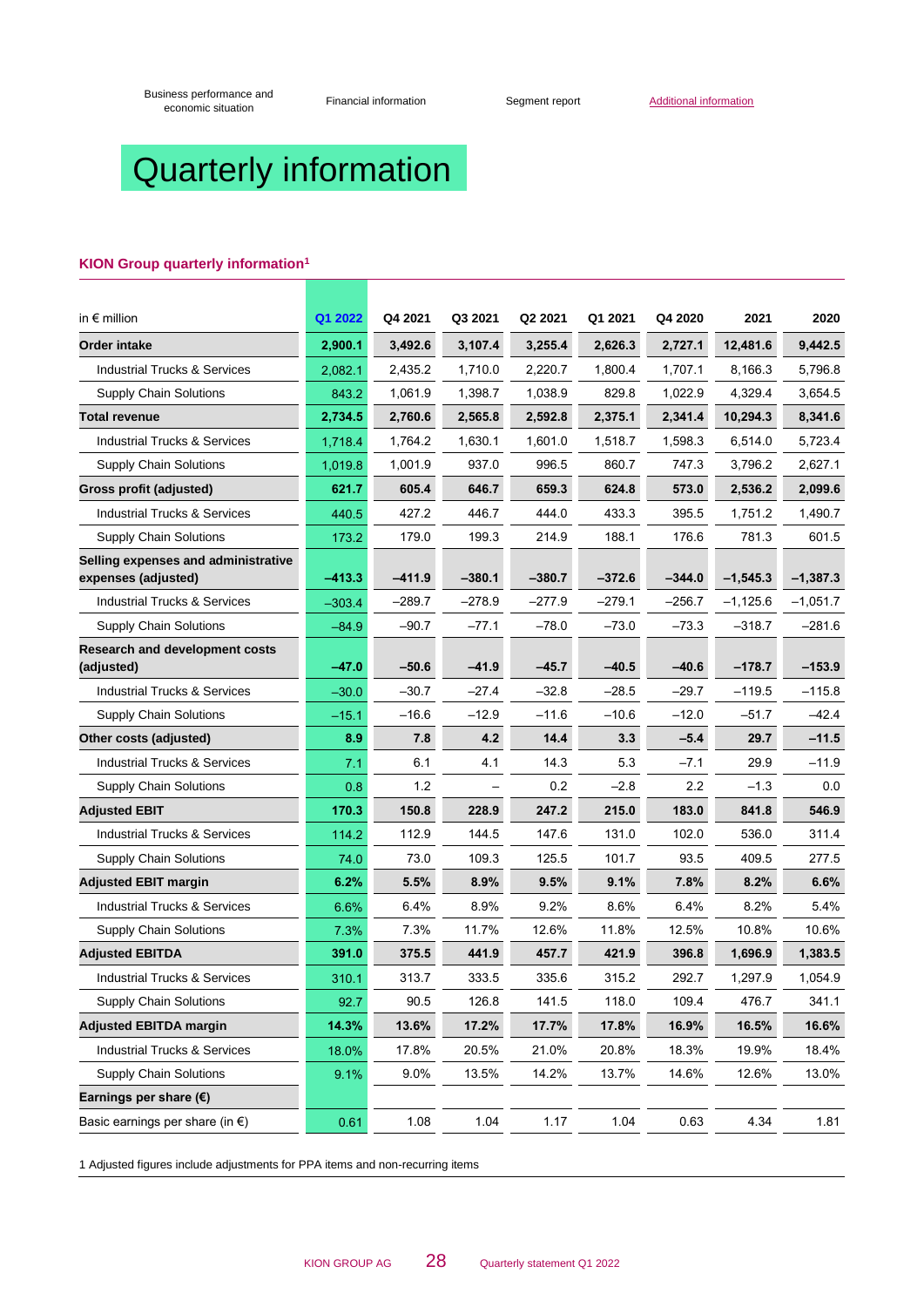[Business performance and](#page-3-0) iness performance and<br>[economic situation](#page-3-0) **[Financial information](#page-19-0)**<br>economic situation

## **Disclaimer**

#### **Forward-looking statements**

This quarterly statement contains forward-looking statements that relate to the current plans, objectives, forecasts, and estimates of the management of KION GROUP AG. These statements only take into account information that was available up to and including the date on which this quarterly statement was prepared. The management of KION GROUP AG makes no guarantee that these forward-looking statements will prove to be right. The future development of KION GROUP AG and its subsidiaries and the results that are actually achieved are subject to a variety of risks and uncertainties that could cause actual events or results to differ significantly from those reflected in the forward-looking statements. Many of these factors are beyond the control of KION GROUP AG and its subsidiaries and therefore cannot be precisely predicted. Such factors include, but are not limited to, changes in economic conditions and the competitive situation, changes in national and international law, interest-rate or exchange-rate fluctuations, legal disputes and investigations, and the availability of funds. This particularly applies in respect of the further course of the coronavirus pandemic, which is currently not foreseeable, the political situation in Ukraine, Russia, and Belarus, and the resulting impact on KION GROUP AG and on the wider economic and political environment in the markets in which KION GROUP AG operates. These and other risks and uncertainties are set forth in the 2021 group management report, which has been combined with the management report of KION GROUP AG, and in this quarterly statement. However, other factors could also have an adverse effect on business performance and results. KION GROUP AG neither intends to nor assumes any separate obligation to update forward-looking statements or to change these to reflect events or developments that occur after the publication of this quarterly statement.

#### **Rounding**

Certain numbers in this quarterly statement have been rounded. There may therefore be discrepancies between the actual totals of the individual amounts in the tables and the totals shown as well as between the numbers in the tables and the numbers given in the corresponding analyses in the text of the quarterly statement. All percentage changes and key figures were calculated using the underlying data in thousands of euros (€ thousand).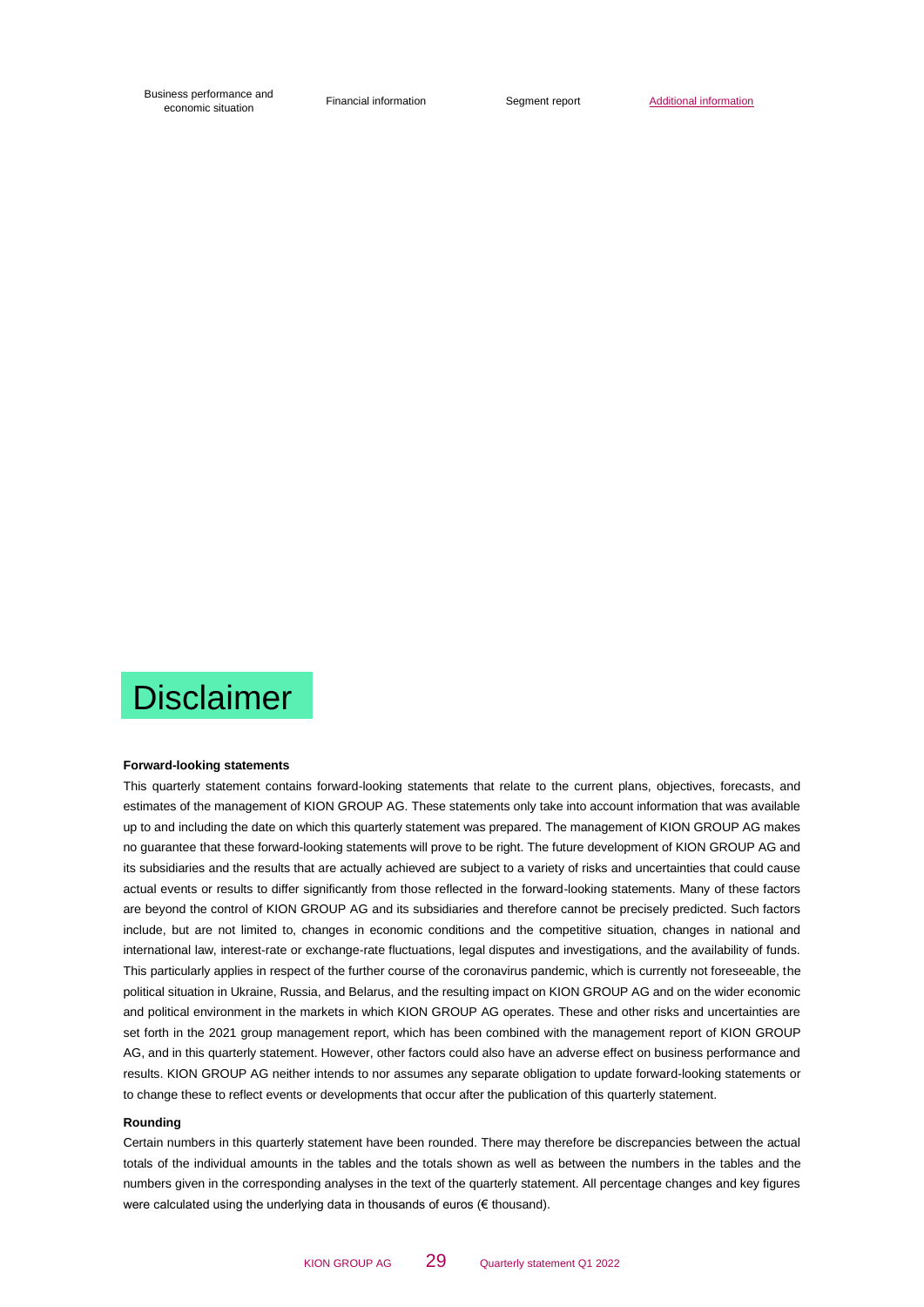**Draft | 26. April 2022 | 16:26**

[Business performance and](#page-3-0) iness performance and<br>[economic situation](#page-3-0) **[Financial information](#page-19-0)** [Segment report](#page-25-0) **[Additional information](#page-27-0)** 

### Financial calendar

**May 11, 2022**  Annual General Meeting

**July 28, 2022**  Interim report for the period ended June 30, 2022 (Q2 2022), conference call for analysts

#### **October 27, 2022**

Quarterly statement for the period ended September 30, 2022 (Q3 2022),conference call for analysts

Subject to change without notice

### **Contact** information

#### Contacts for the media

#### **Frank Grodzki**

Senior Director External Communications Phone: +49 69 20 110 7496 [frank.grodzki@](mailto:frank.grodzki@kiongroup.com) [kiongroup.com](mailto:frank.grodzki@kiongroup.com)

#### **Christopher Spies**

Manager Corporate Communications Phone: +49 69 20 110 7725 [christopher.spies@](mailto:christopher.spies@kiongroup.com) [kiongroup.com](mailto:christopher.spies@kiongroup.com)

#### Contacts for investors

#### **Sebastian Ubert**

Vice President Investor Relations Phone: +49 69 20 110 7329 [sebastian.ubert@](mailto:sebastian.ubert@kiongroup.com) [kiongroup.com](mailto:sebastian.ubert@kiongroup.com)

#### **Fabian Giese**

Senior Manager Investor Relations Phone: +49 69 20 110 7491 [fabian.giese@](mailto:fabian.giese@kiongroup.com) [kiongroup.com](mailto:fabian.giese@kiongroup.com)

#### **Kathrin Böck**

Assistant Investor Relations Phone: +49 69 20 110 7946 [kathrin.boeck@](mailto:kathrin.boeck@kiongroup.com) [kiongroup.com](mailto:kathrin.boeck@kiongroup.com)

#### **Securities identification numbers** ISIN: DE000KGX8881 WKN: KGX888

KION GROUP AG Thea-Rasche-Strasse 8 60549 Frankfurt am Main Germany Phone +49 69 20 110 0 Fax +49 69 20 110 7690 [info@kiongroup.com](mailto:info@kiongroup.com) [www.kiongroup.com](https://www.kiongroup.com/en)

This quarterly statement is available in German and English at

#### www.kiongroup.com.

The content of the German version is authoritative.